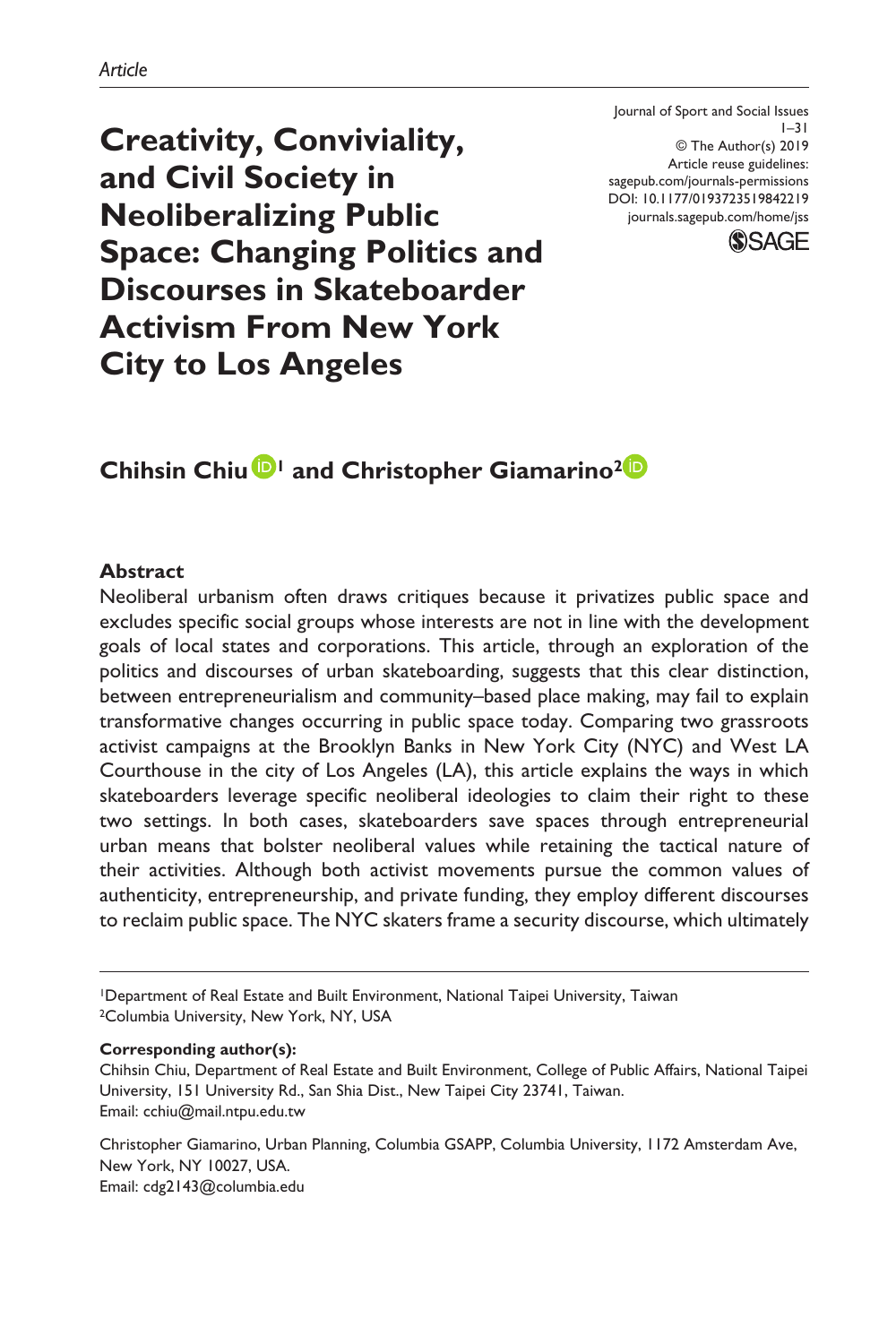limits their continual access to the Brooklyn Banks. The LA skate community, on the contrary, constructs a spontaneity discourse, characterized by creativity, conviviality, and civil society, successfully transforming the West LA Courthouse into a legalized skate plaza. Our findings suggest that skateboarding communities and their spatial activism are resilient enough to articulate different rationales and successfully fight to transform public spaces into urban commons. However, we argue that 'the discourses' matter significantly in the processes and outcomes of activist mobilizations occurring within neoliberalizing public space.

#### **Keywords**

neoliberal discourses, entrepreneurship, skateboarding, New York City, Los Angeles

### **Introduction**

Critics have contended that neoliberal urbanism tends to adapt to various geopolitical contexts (Brenner & Theodore, 2002; Ong, 2006). Today, a local state is often resilient and strategic in negotiating a pre-existing social reality, or newly emerging public concerns, such as those involving citizens' livelihoods or the environmental qualities for a city's growth trajectory (Chiu, 2013; Devlin, 2018; Jocoy, 2018). This study explores the significance of preserving two iconic, historically formed skateboarding spaces: the Brooklyn Banks (the Banks) in New York City (NYC) and the West LA Courthouse (the Courthouse) in Los Angeles (LA). Through this investigation, our research informs broader planning epistemology on neoliberal urbanism. More specifically, we argue that the variegated aspects of neoliberalism, both embodied and personified in entrepreneurial and activist qualities of skateboarding culture, have been acknowledged by local states in the United States (US) as features of good practices within neoliberal development goals. Therefore, cities and skate communities reach agreements to save sites as alternative skateparks. Cities hope to coopt the positive images skaters generate to market themselves as metropolitan areas with emerging creative enclaves.

Specifically, we ask how have skateboarders, a historically stereotyped, transgressive, reckless urban population, leveraged neoliberal goals, their collective activism, and subcultural and economic capital to help themselves occupy inaccessible, exclusionary public spaces? Although private-public partnerships or private funding for place making is one critical component of neoliberalizing cities, we argue that 'the discourses' matter significantly in the processes and the outcomes of citizen-led efforts to remake public space. While people may assume that the saving of the Courthouse as a legal skate spot is rooted in Nike Skateboarding's (SB) sponsoring of sport events and financing of the restoration of space, we believe the success comes more crucially from the people. Skateboarders, in this example, were resilient and reworked their subcultural image into a larger neoliberal urban vision. They did so by collaborating with SB to achieve this goal of image remaking. Through the lens of campaigns to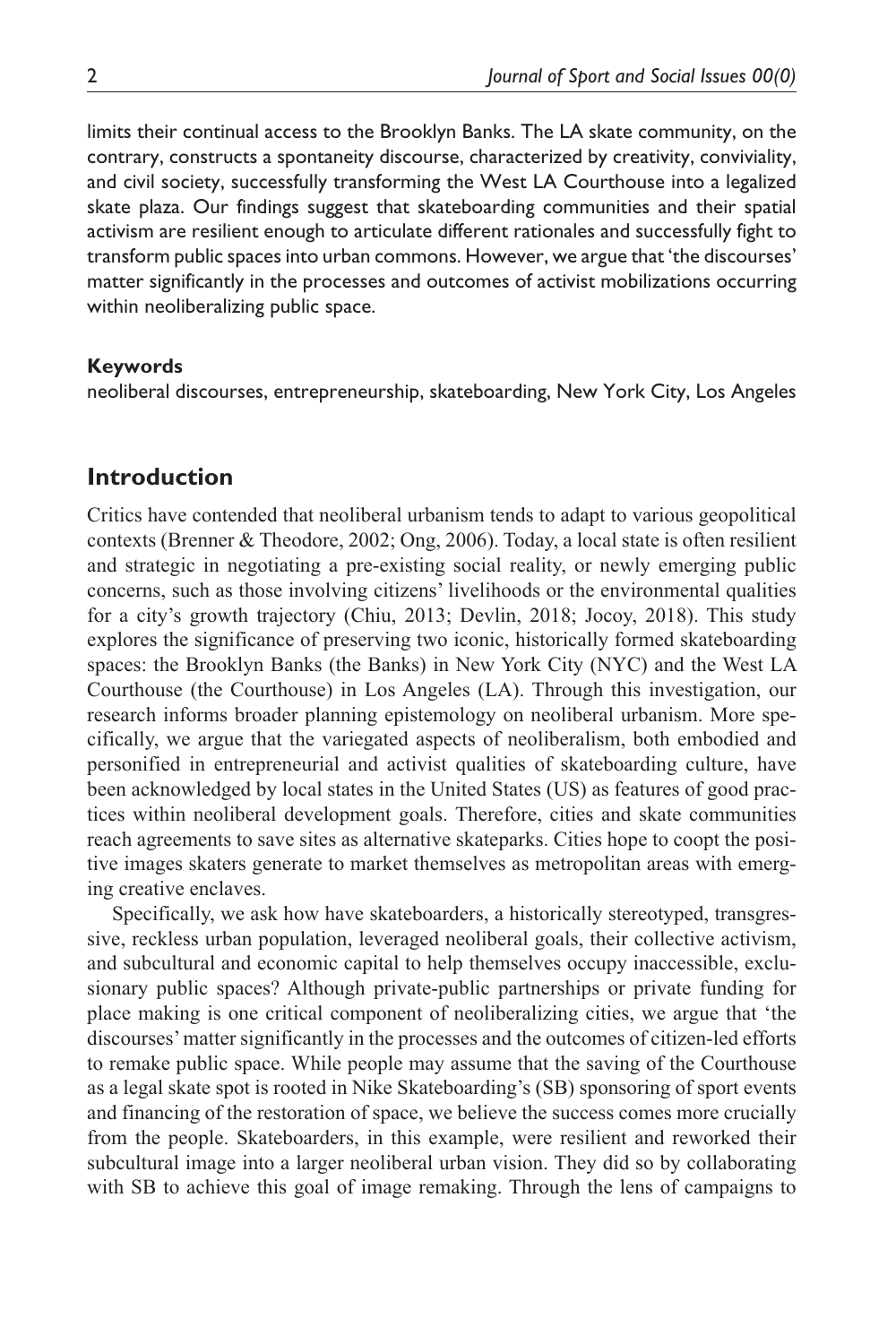permanently appropriate skateboarding spaces in NYC and LA, we identified the rationales of security and spontaneity as two different discourses constructed by the NYC and the LA skate communities respectively that grounded each entrepreneurial remaking of space. We discuss how these divergent discourses resulted in different outcomes in (re)claiming each public space. Although a neoliberal city predicates itself on excluding the practices of users whose presence fails to sustain property interests, either directly or indirectly, within public space, our analyses reveal that excluded users can strategically maneuver within the logic of neoliberal urbanism. They do so by constructing public good rationales to coopt an inclusionary strategy with the city and pro-development interests to transform a public good into an urban commons<sup>1</sup>.

### **Theoretical Overview of Skateboarding and the Cities**

#### *From Spatial Contestation to Tactical Urbanism*

Skateboarders appropriate, contest, and use space differently than other citizens (Borden, 2001; Howell, 2008). While significant parts of 1970s skateboarding took place in (sub)urban roads, much was contained in backyard pools and city-designated skateparks. Recessions in the 1980s democratized the activity as skateparks closed down and the impervious urban fabric, constantly producing new spaces through urban development, provided an endless playground to explore. Prior academic treatments of skateboarding have argued that the activity has limitless potential for tactical transgression, architectural transformation, and political resistance against excessive policing (see Borden, 2001; Browne & Francis, 1993; Carr, 2010; Chiu, 2009; Donnelly, 2008; Nemeth, 2006). Recent research, however, has posited that skateboarding is much more complex than mere spatial struggles between skateboarders, city managers, architects, and other users of urban public space (see Borden, 2019a; Lombard, 2016; Snyder, 2017; Yochim, 2010). In an effort to understand skateboarding from alternative angles, scholars have focused on the evolution of skateboarding from its earlier transgressive antecedents into a lauded neoliberal activity that attracts "creative classes" to urban environs (Howell, 2005); a liberating activity for youth and a legitimate subcultural career pursuit, which influences art, film, and photography (Borden, 2019a; Snyder, 2011; Yochim, 2010); and an urban endeavor that endures spatial struggles, participates in activist movements, and harnesses its powerful entrepreneurial and political capital to reopen and reclaim public space (Snyder, 2017).

Although skateboarding is sometimes celebrated for its neoliberal characteristics, presently, in most contemporary cities, skateboarders' increased exposure within plaza-like spaces still produces a lack of public understanding and leads to negative perceptions of skateboarding. This phenomenon has engendered planning responses that make skateboarding an illegal activity. Regulatory and physical barriers limit skateboarders' use of space largely because skateboarding has been seen as a "sport with an outlaw aura, a punk image, and with very little public acceptance" (Browne  $\&$ Francis, 1993, p. 46). Skateboarding is viewed as a subversive subculture worthy of exclusionary regulations because skateboarders predominantly use objects, materials,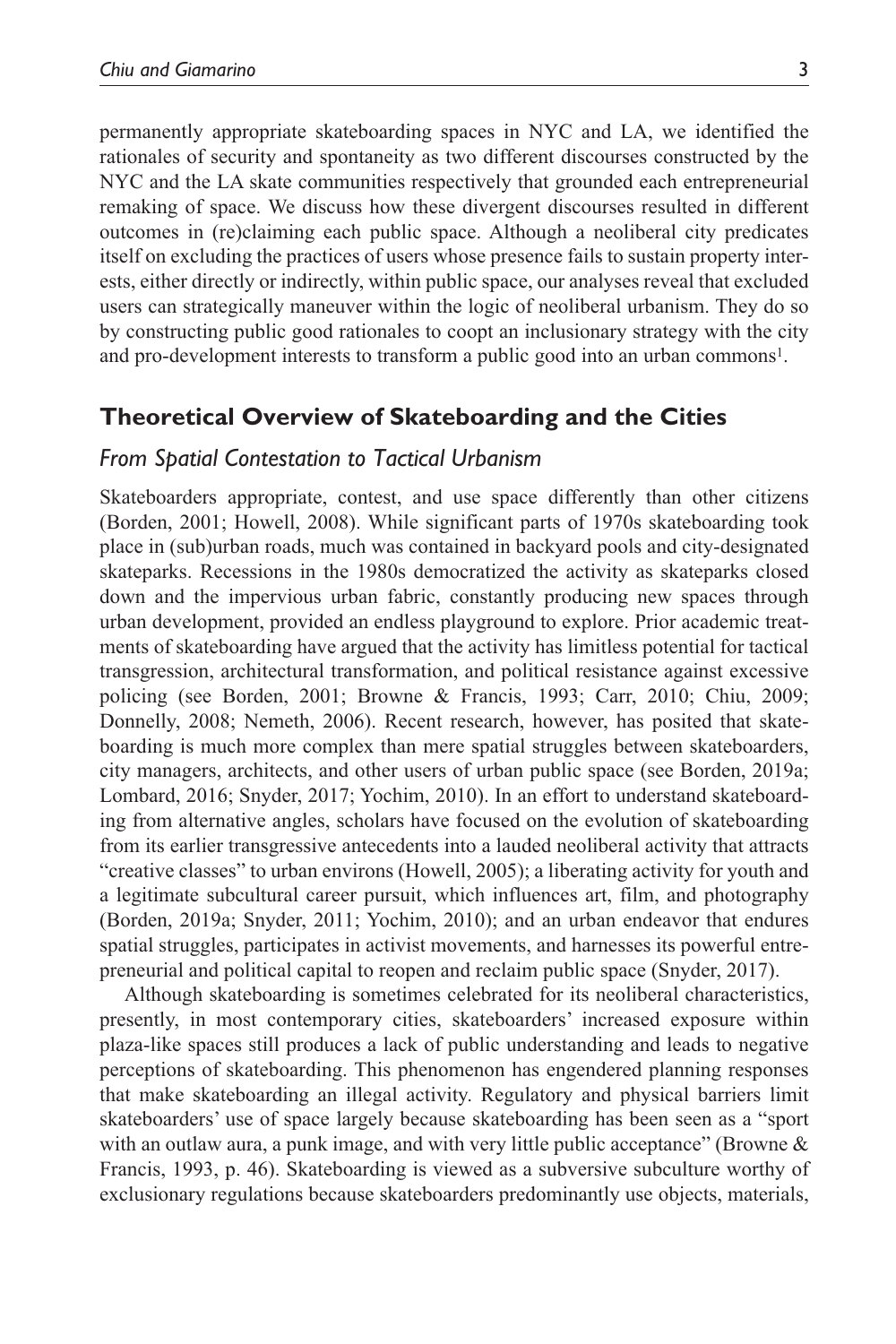and spaces for their use values. This usage denies the logic of the entrepreneurial city as pre-eminently existing to serve global flows of information and capital (Lefebvre, 1996). Therefore, cities respond to skateboarding by closing underused spaces that skateboarders have historically frequented, substituting these closures with inadequately designed, yet effectively controlled skateparks. Cities provide skateparks as contained, creative, legal, and spectacular recreation spaces to reposition skateboarding as an accepted form of leisure and as a sport compatible with reshaped, marketable urban images (Chiu, 2009; Giamarino, 2017). Notwithstanding these spatial hurdles, skaters continually contest and transgress exclusionary regulations and design barriers to appropriate urban objects and perform tricks upon them.

In his study of LA skateboarders, Snyder (2017) defines a subculture as simply a small group existing within the cultural context of larger society, carrying its own "distinct language, skill set, worldview, and set of values" (Snyder, 2017, p. 56). Borden (2001) posits that skateboarders' language, skill set, worldview, and set of values exists in cities' leftover spaces, where they produce new, imagined, and real spaces, claiming their right to the city through the appropriation of mundane objects often overlooked by everyday citizens. For example, at the Courthouse-one of the most frequented skate plazas in LA today-skateboarders prefer to skate atop a stage with seemingly no use to other participants in the space, ledges frequently sat upon for lunch breaks by adjacent office workers, and a fountain that has been drained of its water. At the Banks, an analogous space to the Courthouse in NYC, skateboarders prefer to skate brick embankments, a stair set used by pedestrians to walk down, and vertical concrete blocks that hold up the off-ramp of the Brooklyn Bridge.

Other property and public safety rationales for criminalizing skateboarding include minor property damage and injury liability (Nemeth, 2006). However, prior research has debunked claims made by cities that skateboarders will sue when injured or that property damage is insuperable (Howell, 2008). Regardless, cities provide skateparks to offset skateboarders' exclusion from other urban public spaces. Planned skateparks are rife with problems as planners and architects have failed to fuse their expertise with the contextual, spatial, and architectural knowledge that skateboarders possess. Local experiences and knowledge provided by community members can play a key role in informing and improving urban policy, planning, and design of space (Corburn, 2003). Following Arnstein's (1969)*Citizen Ladder of Participation*, Giamarino's (2017) study of skateboarders in LA found that skateboarders rarely interact with urban planners in community engagement workshops about skatepark design. This suggested that the city of LA provides skateparks and expects skateboarders to appreciate the designated park. Many skateparks, without the lack of input from skateboarders, are poorly designed while the activity is rendered illegal in all other areas of the city. This is unfortunate because skateparks offer delineated facilities that stymy spontaneity and creativity and cities typically afford more complex spaces that become socially produced and spatially practiced by skateboarders, which creates a discursive medium for skateboarders to perform tactical urbanism and display their performances to the public (Chiu, 2009).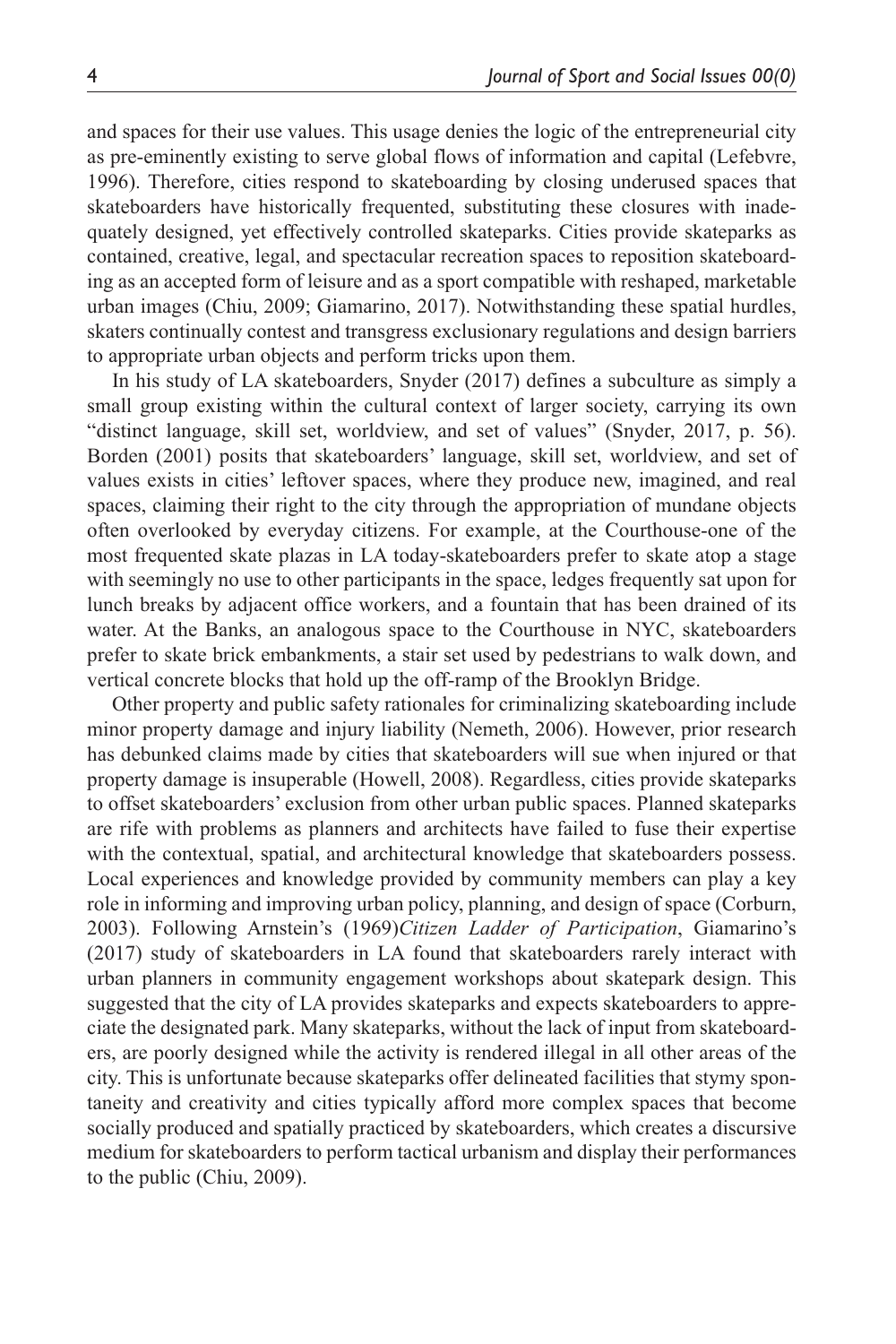Brenner (2016) questions whether "'tactical urbanisms' provide tractable solutions, or at least opens up some productive perspectives for actualizing alternative urban futures" (p.129) in the face of neoliberal urbanism. Tactical urbanism possesses an anti-planning rhetoric and privileges incremental built environment interventions over citywide reforms or policies (Brenner, 2016). We explore the ways in which citizenled mobilizations either generate friction against or actually subvert neoliberalism. Revanchist municipal laws, similar to those imposed on skateboarders, emerged in the early 1980s in the US. They were stoked by fear of local crime and legitimized the exclusion of 'undesirable' uses and users of city streets (Smith, 1996). As a response to economic recessions and global terrorist discourses, neoliberal urban policies often privilege corporate interests over those of socially marginal groups (e.g., immigrants, protesters; Mitchell, 2003). They do this through more subtle, strategic means to attract creative classes and new investment (Florida, 2002). Skateboarding provides an alternative lens for us to explore complex spatial subversions through an analysis of the two skateboarding spaces we observed. Our exploration illustrates the ways in which skateboarders combine their tactical interventions with neoliberal ideals to temporarily or permanently claim their right to neoliberal, revanchist city space.

Skateboarding is primarily seen as a tactical intervention that transforms underutilized spaces into sites of bustling, creative activity. Because cities like LA and NYC are polymorphic amalgamations of concrete and architecture, skateboarders appropriate spaces based on opportunity, as opposed to need (Campo, 2013). They discover underutilized, derelict spaces while skating the streets or passing by in an automobile, then disseminate this information through word-of-mouth, social media, or visual cues. For example (see Figure 1), the Banks, at the time of our field research, was enclosed in a chain link fence. Photos circulating on skate blogs and social media showed that there was a hole in the fence. Skateboarders, noting this "spatial tactic" – a calculated, cooperative spatio-temporal action performed by a marginalized population to navigate the everyday reality of and appropriate exclusive urban spaces (cf. de Certeau, 1984), strategized what times to go to this space to avoid police confrontation. For a limited time (cf. Chiu, 2009), they modified and transformed the site's meaning from a closed-off space to the public into a recreational skateboarding spot.

#### *Neoliberal Advocacy Embodied in Contemporary Urban Skateboarding*

Davies (2017) posits that neoliberalism has disenchanted any notion of what a public good is, as intrinsic values are replaced by extrinsic economic valuations. Thus, the key components of neoliberalism are the principles of a free market, entrepreneurialism, and an ethos of competitiveness that reorganizes society and produces precarity, worthlessness, and inequality (Davies, 2017). Neoliberalism seeks the "'*transformation of state action*' by making the state itself a sphere governed by rules of competition and subject to efficiency constraints similar to those experienced by private enterprises" (Dardot & Laval, 2013, p. 216). Due to this transformation, policies are disciplinary and exclusive in character. These policies are much more difficult for urban populations to perceive because the government implants regulatory, economic,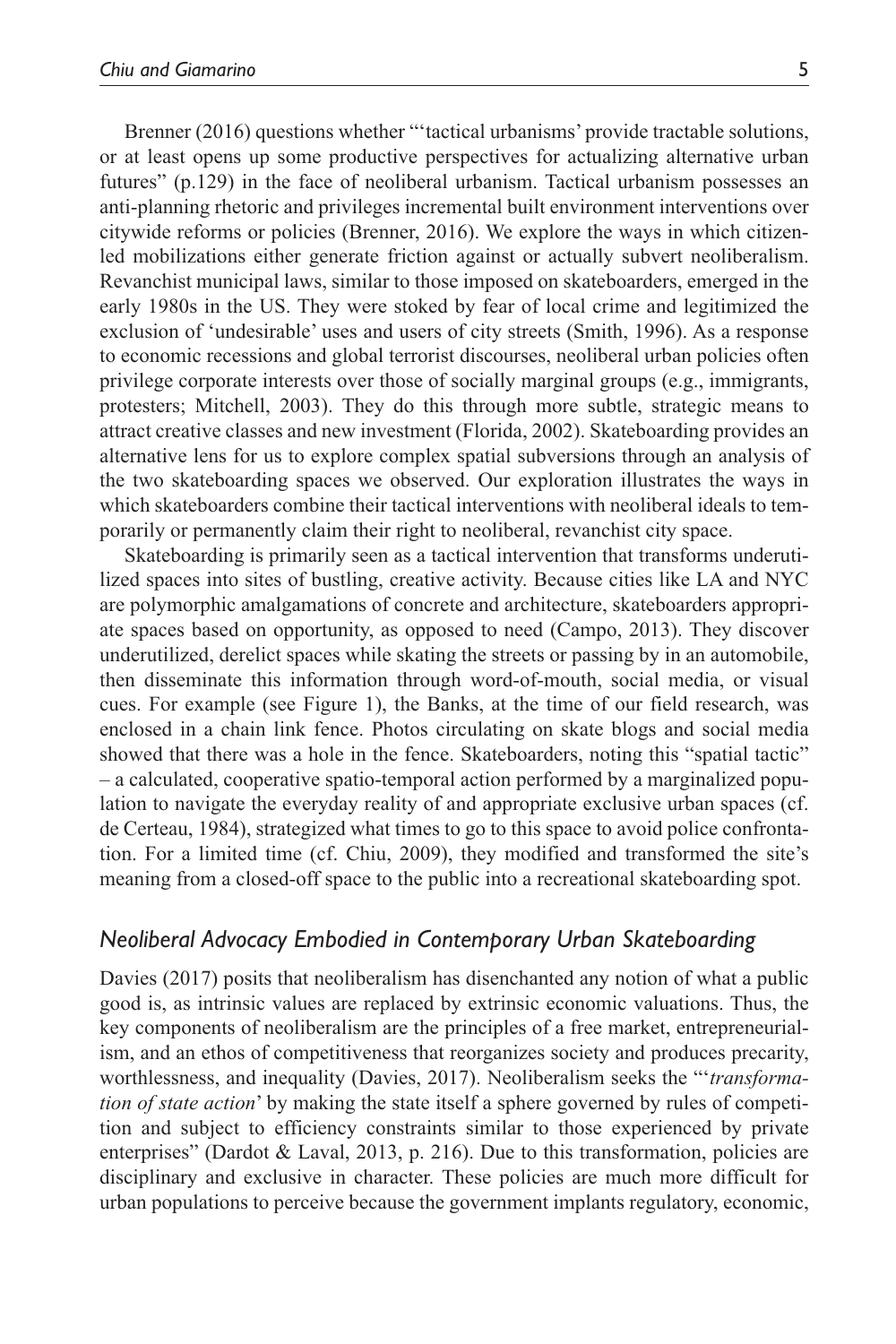

**Figure 1.** Opening in fence as spatial tactic to appropriate the Banks by skateboarders (Alley, 2017).

and behavioral rules into persons' subconscious behaviors and movements in physical space. Although neoliberalism is largely exploitative and profit-driven, it offers limited concrete forms of hope. Hope materializes as democracy and opportunities for open participation in boosting local economies if state apparatuses formulate pathdependent policies and socially-embedded regimes to operationalize neoliberalism (cf. Brenner & Theodore, 2002; Ong, 2006). While cities govern through disciplinary political and economic competition, neoliberalism, as discussed later in our comparative analysis, produces a global, neoliberal society, which manufactures neoliberal individuals who are conditioned by entrepreneurialism and competition (Dardot & Laval, 2013). Therefore, some collective groupings of individuals like skateboarders have been successful in navigating increasingly neoliberal urban environments. The historical competitiveness and entrepreneurialism associated with skateboarding has played a key role for skate communities that adopt spatial tactics to claim their right to the city.

This infusion of neoliberalism into everyday life is the reason why skateparks are preferred over the appropriation of plazas. Skateparks are usually paid through private-public partnerships. They are also a means of economic competition that spur the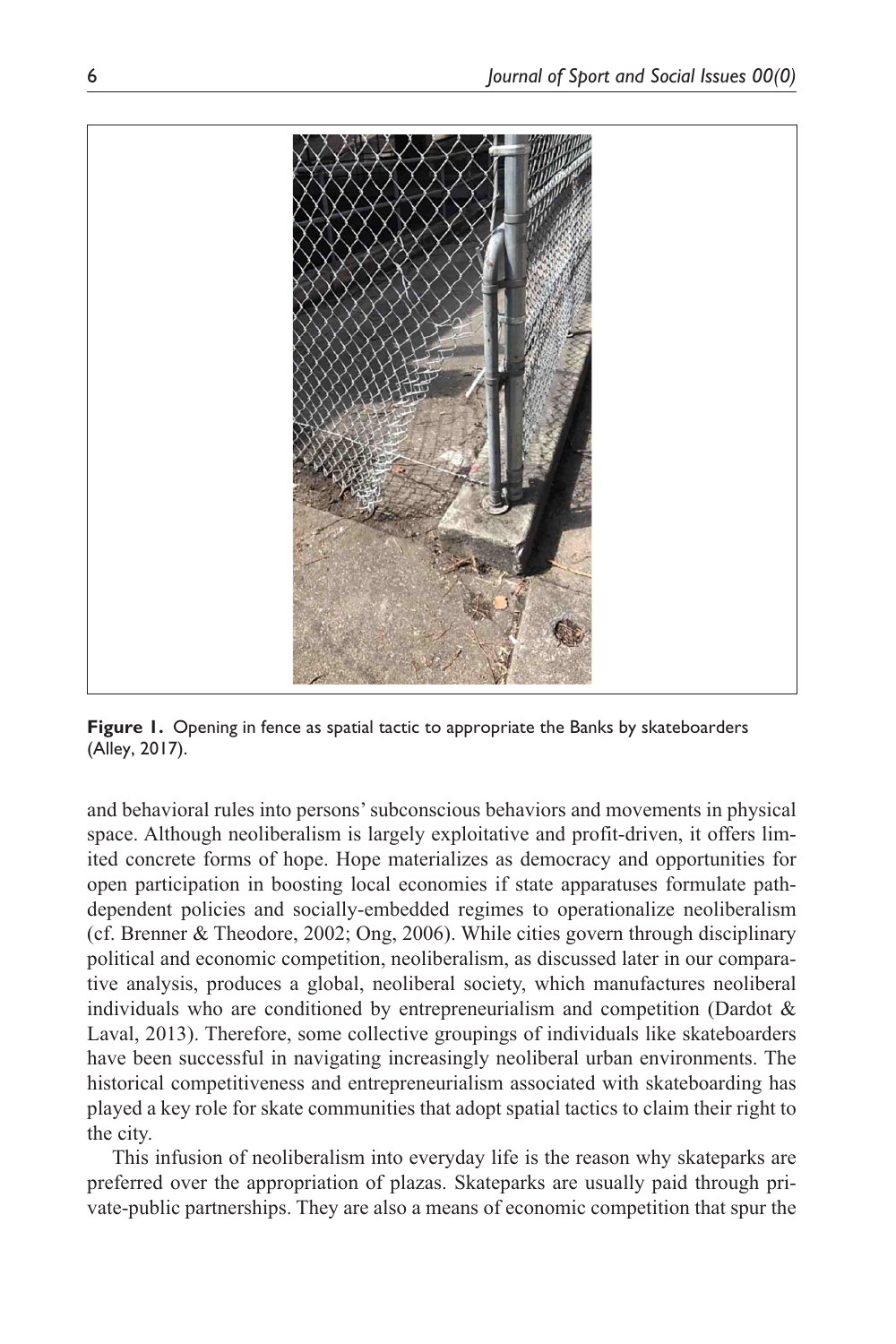gentrification of adjacent communities. Skateboarders supervise and police themselves and others in these spaces, maintain order in neighborhoods, and instill entrepreneurial qualities in individuals (Howell, 2008). In exchange for recreational space, skateboarders must act responsibly in these designated spaces, function as better users than more 'undesirable' users, willingly acknowledge and accept the illegality of their activity outside these parks, and behave appropriately within the skateparks. In rare cases, instead of building expensive skateparks, cities are realizing the marketable potential of skateboarding as it relates to neoliberal development goals. This has sometimes allowed people to skate in natural settings such as plazas after business hours and on weekends. Cities are finding it not just economically viable to tolerate skateboarding, but also beneficial in attracting creative crowds to weave authenticity, spontaneity, and vibrancy into their respective urban fabrics.

As skateboarding has become more popular, cities have started to celebrate the subculture as part of the "creative class." This celebration has allowed for temporary spatial victories. The case of Philadelphia's Love Park serves as a primary example of how skateboarding simultaneously interacts with, wins over, and confronts both entrepreneurial and revanchist urbanism. In 2000, a ban to skateboarders was proposed at an underused downtown plaza called Love Park. Economic and political restructuring created a strict regulatory regime to combat damage to the space, limit threats of liability lawsuits, and provide security and order (Nemeth, 2006). For the space to remain open, it was important for street skaters to be marketable to the entrepreneurial and competitive hunger of Philadelphia. The shoe company DC invested \$1 million to offset damages accrued at the park due to skateboarding. The city of Philadelphia also began to acknowledge that skateboarders' activities served as cultural, economic, and competitive catalysts for further development of the declining city center and influx of creatives. Skateboarders, through a successful campaign against police sweeps and the skateboard ban, brought together activist organizations, private businesses, planners, and academics to temporarily lift the ban, reopen the space, and rebrand the skate community as part of the "creative class" that generates revenue for the city through the production of marketable media imagery. Howell (2005) argues that skateboarding reshapes a city into an "Entertainment Machine" that spurs additional consumptions of space (Howell, 2005). Philadelphia originally wanted to redesign Love Park for \$800,000, but

increased flexibility and mobility of capital, the rise in telecommunications technology which allows transactions and communication to take place instantly and on a global scale, and the decrease in federal aid to cities, [had] forced business elites and political leaders in these cities into an entrepreneurial role in promoting urban economic growth. (Nemeth, 2006, pp. 304-305)

Philadelphia took advantage of the entrepreneurial nature of skateboarding companies and mega-events as a temporary, competitive boost to the economy. They then marketed skateboarding in the space to attract creatives to the downtown, which inevitably permanently closed the space to skateboarders again.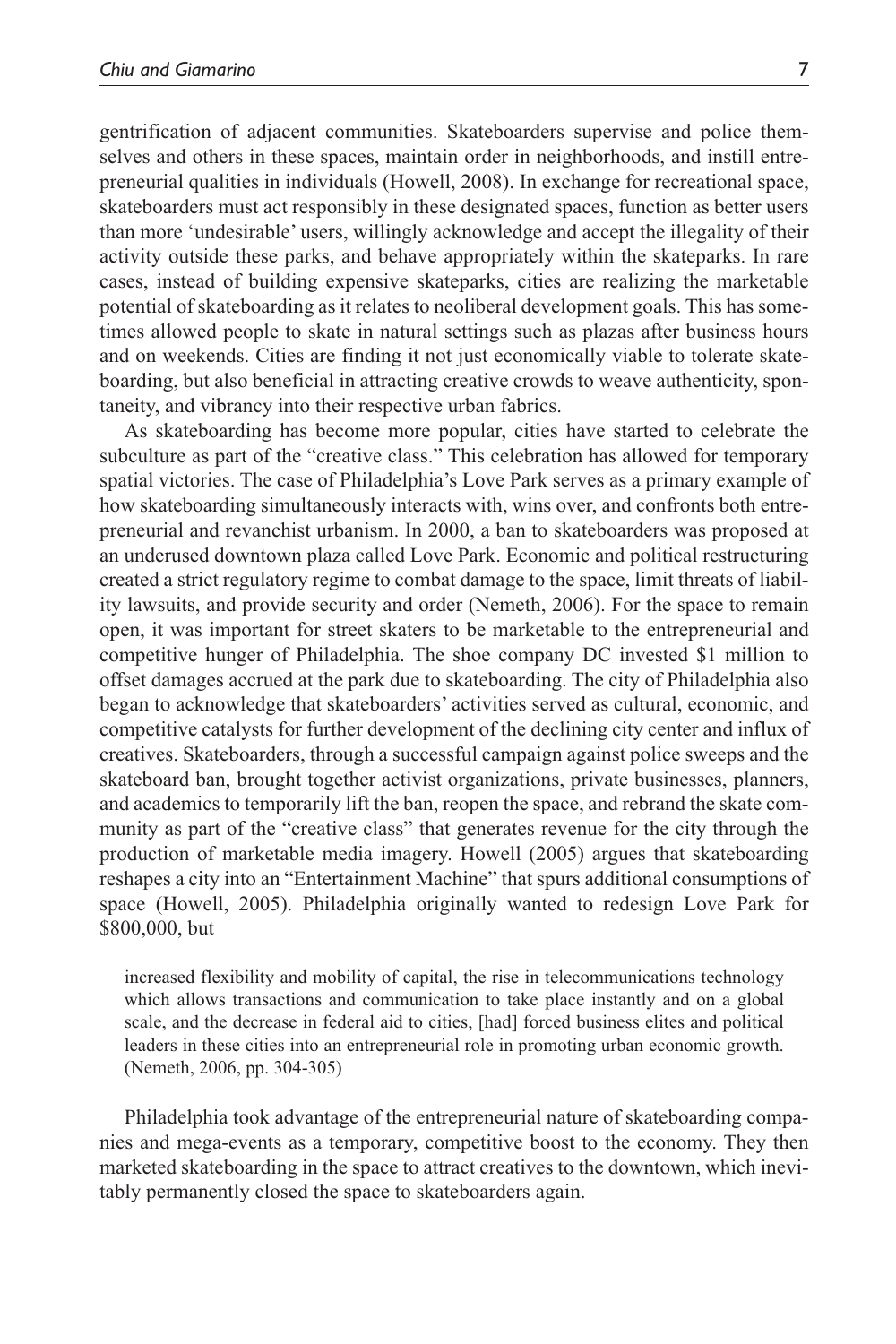Skateboarding's competitive and entrepreneurial nature has been ignored in prior literature (Donnelly, 2008), but it has always been a competitive, entrepreneurial endeavor. In the 1970s and 1980s, skateboarding predominantly took place as a sport in skateparks where organized competitions were held (Borden, 2019a). Today, skateboarding mega-events such as the X-Games and Street League Series, held in global cities like Barcelona and Los Angeles, award hundreds of thousands of dollars to winners (Donnelly, 2008; Rinehart, 2008). Skateboarding also creates subcultural, entrepreneurial career opportunities (Snyder, 2017). This phenomenon is showcased in the documentary *The Man Who Souled The World*, a film about Steve Rocco, which documents how he transformed the skateboard industry from corporate-owned to a skaterowned, billion dollar industry (Hill, 2007). Skateboard foundations play a substantial community development role in promoting the activity as a self-sustaining, competitive, and entrepreneurial endeavor worthy of incorporation into neoliberal cities. For example, foundations constantly fundraise to build skateparks around the world, host skateboarding-oriented events globally, and support youth development in low-income communities through skateboarding camps and educational programs. Larger foundations such as the Tony Hawk Foundation (2019) have raised over \$7.9 million to help construct 611 skateparks throughout the US. Smaller foundations such as the Harold Hunter Foundation (2019) focus on hosting annual contests within parks in NYC and promote skateboarding as a healthier outlet, which "builds character, and instills a spirit of community involvement, self-efficacy, and entrepreneurship." Cities are beginning to recognize that the incorporation of skateboarding into metropolitan urban fabrics may bring about positive social and economic benefits, reduce crime, spur entrepreneurialism, and produce socially viable spaces.

The combination of tactical transgression and the entrepreneurial, competitive nature of skateboarding has empowered skateboarders. The political spaces created through this empowerment have been predicated on the intrinsic nature of the activity, imbued with mobility, pleasure, and joy, whereby skateboarders carve out an endless, accidental playground for all (Borden, 2019b). The subcultural collective has leveraged their newfound political power and mobilized activist movements that have led to spatial victories. These successful campaigns have led to short-lived successes where the spaces are still closed, but accessible through transgression (see Carr, 2010; Chiu, 2009; Howell, 2005; Nemeth, 2006) and long-term successes where spaces were permanently opened as multi-purpose and skateboarding is legal (see Borden, 2016; Giamarino, 2017; Orpana, 2016; Snyder, 2017; Willing & Shearer, 2016).

Scholars have additionally ascribed skateboarders' desire to claim city space to the historical iconicism and sacredness that skateboard spots become layered with over time (O'Connor, 2018; Snyder, 2017). This sacredness is facilitated through the dissemination of skateboard media (e.g., videos, magazine coverage, photographs, and sharing of locations via social media). This virtual and physical writing of emotional and cultural meaning within mundane spaces may motivate successful activist campaigns to liberate criminalized space. However, it usually induces skateboarders to perform a regular "secular pilgrimage" to access the everyday plaza or street (O'Connor, 2018).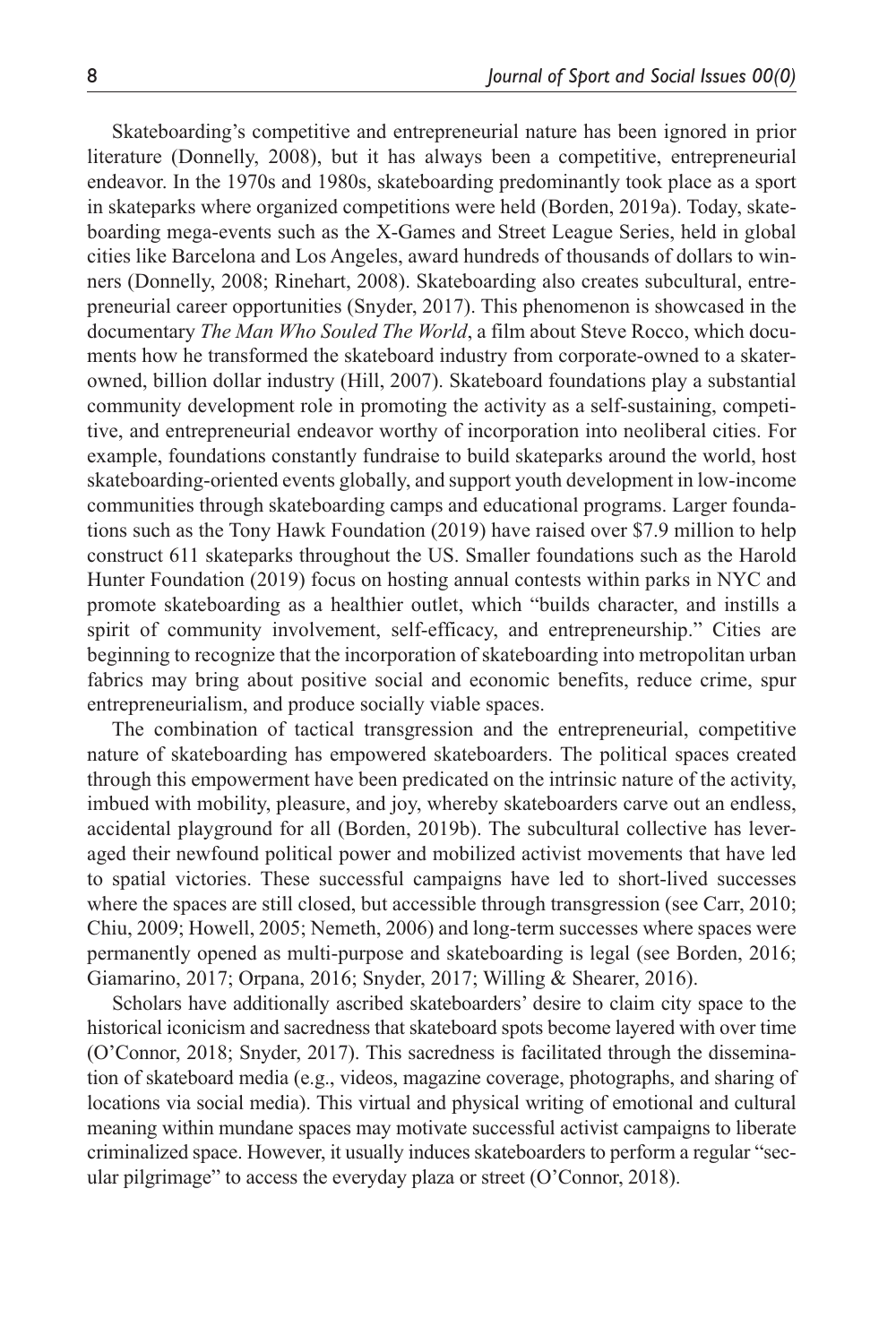The media sometimes considers the recent construction boom and proliferation of skateparks in large cities around the world as a symbol of triumph for skateboarders (see for example, Ihaza, 2018). However, the reasons for the construction of skateparks or the allowance of skateboarders in previously criminalized space is much more complicated than the media suggests. Skateparks are still fraught with design problems due to a lack of engagement with skaters. They are provided to create ideals of acceptable citizenship-the acceptance of surveillance, self-policing of order, and the bolstering of corporate capitalism (Beal & Atencio, 2016). Cities attempt to offset the closure of public space through the provision of designated skateparks, often placing them in high-crime neighborhoods and at the margins of cities to drive out other urban problems (e.g., homelessness). Therefore, the continued criminalization of skateboarding, destruction of do-it-yourself (DIY) skateparks, and construction of subpar skateparks has led skaters to harness their collective entrepreneurial and competitive power to become political activists, attend public hearings, protect the closure of public spaces, and preserve subcultural landmarks they have frequented for decades.

By comparing the two unique plaza spaces in NYC and LA, our research adds supplemental insight to skateboarding as tactical transgression, architectural transformation, political resistance, and lauded neoliberal activity. We build on prior skateboarding literature by analyzing the discourses adopted by the NYC and LA skate communities. In so doing, we examine how public plazas become multi-use, legalized skate spaces. Our findings suggest the possibility of an alternative urban future where cities can provide both designated skateparks and legalize additional public spaces for skateboarding. We argue that excluded populations can claim their right to city space when they adopt certain tactical and neoliberal discourses.

### **Research Methods**

The authors performed a comparative case study analysis between the Banks and the Courthouse. Research methods include content analysis of newspaper reports, skateboarding blogs, magazines, information revealed in skateboard documentary films, online forums such as SLAP, and personal communication with selected skateboard industry professionals and city officials. Archives between 2011 and 2018, when two skate activist movements occurred, were collected. An ethnographic content analysis technique (see Borden, 2001; Borden, 2019a; MacKay & Dallaire, 2014; O'Connor, 2016; Snyder, 2011, 2017; Yochim, 2010) has been employed to inform the histories and culture of skateboarding. We also conducted semi-structured interviews with key activists behind the movements and had informal conversations with on-site skaters. Specific individuals consented to the inclusion of their partial or full names within the text. We conducted participant observation as skateboarders and scholars within the two research settings. Observational data included field notes, personal anecdotes, and photographs.

## **The Evolution the Spatial Struggles in the Two Sites**

The two discourses, security and spontaneity, characterize skateboarders' tactics in saving the two sites. Security refers to the rationale that skate leaders attempting to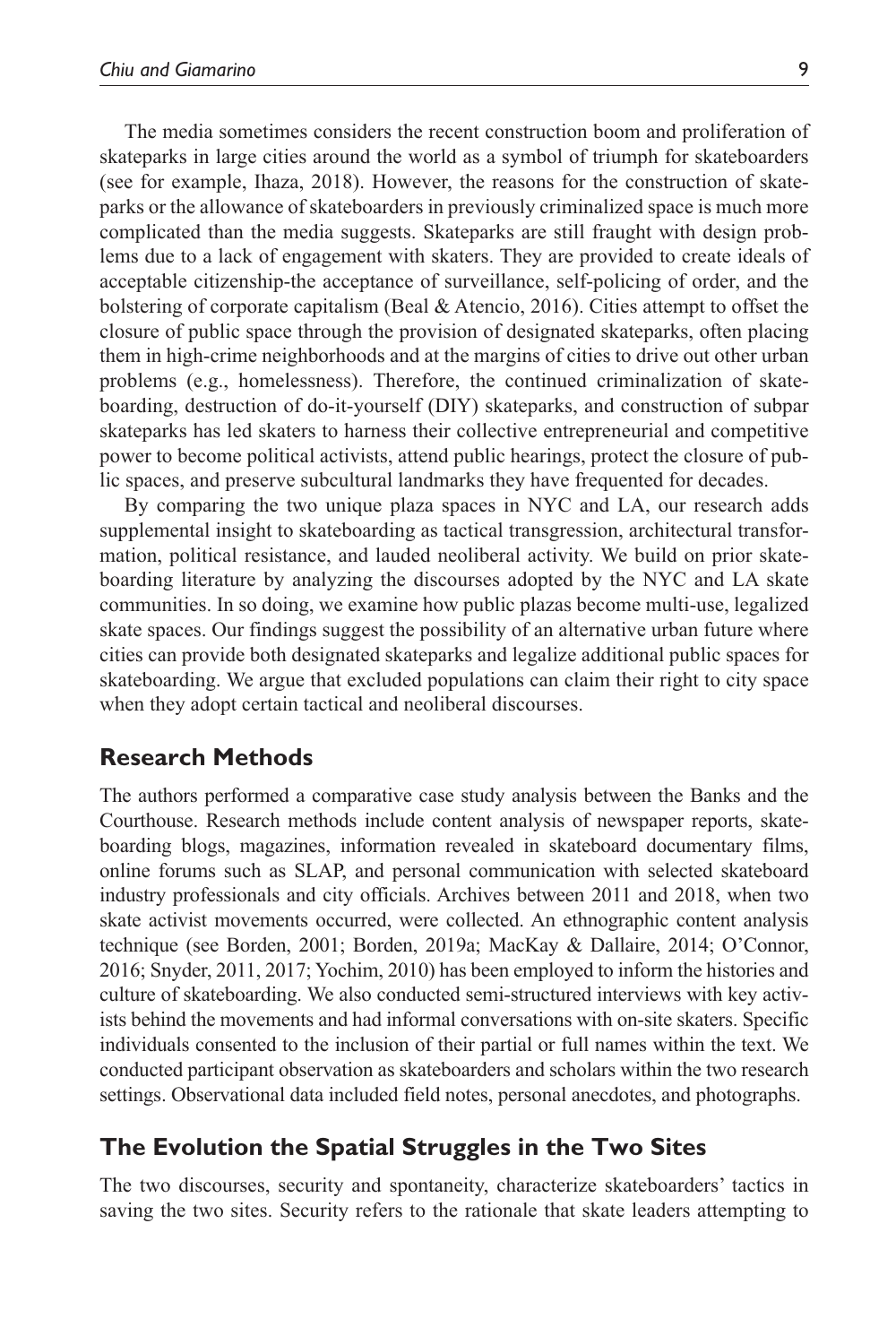save the Banks used to justify their existence in the place. The NYC skate community suggested that they can render the long-abandoned site safer by providing small-scale makeovers and crowds of law-abiding skaters. The LA community built their actions on the concept of spontaneity, contextualizing skateboarding into a broader planning politics. Skateboarders in NYC and LA used common strategies to appropriate the spaces but had different rationales for protecting the spaces.

### *Transforming the Banks into a Securitized Space*

Abutting the Brooklyn Bridge, on the Manhattan side to the north in the shadows, this found skate space is only accessible through a wire-cut in the fence with exposed sharp edges, a small sliver of a gap between the fence, one police barricade, and a large freight storage container. It can also be accessed by strategically positioning abandoned drink coolers that aid in hopping the tall fence. Five skaters on an autumn fieldwork day in 2017 have traveled from another legalized skate spot at Martinez Playground (Blue Park) in Williamsburg to skate the Banks. There were issues of accessing the space while conducting fieldwork. The first time, a policeman guarded the cut in the fence (refer back to Figure 1) and another patrol car blocked an additional entrance for an hour. An elderly person stops and asks us if the space is still closed to skateboarders, lamenting that the city has not already reopened this recreational space to the adjacent community. Inside at the Banks, the skaters gain speed simply by traveling downhill upon the brick floor, indicative of NYC skateboarders' fast-paced, rugged style of skating. The Banks on this day, and presently due to the time-sensitive trespassing that takes place here, is about skating the banks and the concrete stanchion to partake in performing upon a slice of skateboarding history.

Unlike the Courthouse, the Banks only affords camaraderie through cheering for tricks landed by banging one's board on the ground and less through conversation during breaks. Skaters are here to skate and document tricks because at any moment the skateboarders may be asked to leave by security. For example, the skater pictured in Figure 2 would zoom up the bank and attempt to flip their board while trying to land and skate back down the brick bank. They tried this over ten times while other skateboarders attempted to go up the bank and ollie2 onto the ledge to slide on it. This ledge was an object that skateboarders had strategically constructed to augment the usage of the space for skateboarders, but no one else. Any sort of break at this spot could be detrimental. Police might kick out skaters and less time would be spent interacting with the space and its architecture. Documentation and dissemination of photos and videos at the Banks indicate to the global skate community that the spot is still 'skateable.' The media also suggests that the space is perennially barricaded, criminalized, and policed. Traditional skateboarding transgression and contestation, through strategic spatio-temporal tactics to use the space, are necessary.

*Urban public space in NYC.* NYC is slightly different than LA when it comes to the regulation of private development and the provision of urban public space. This is due in large part to the 1961 Zoning Resolution, which sought to accommodate a transforming political economy, growing population, and car-obsessed culture. This zoning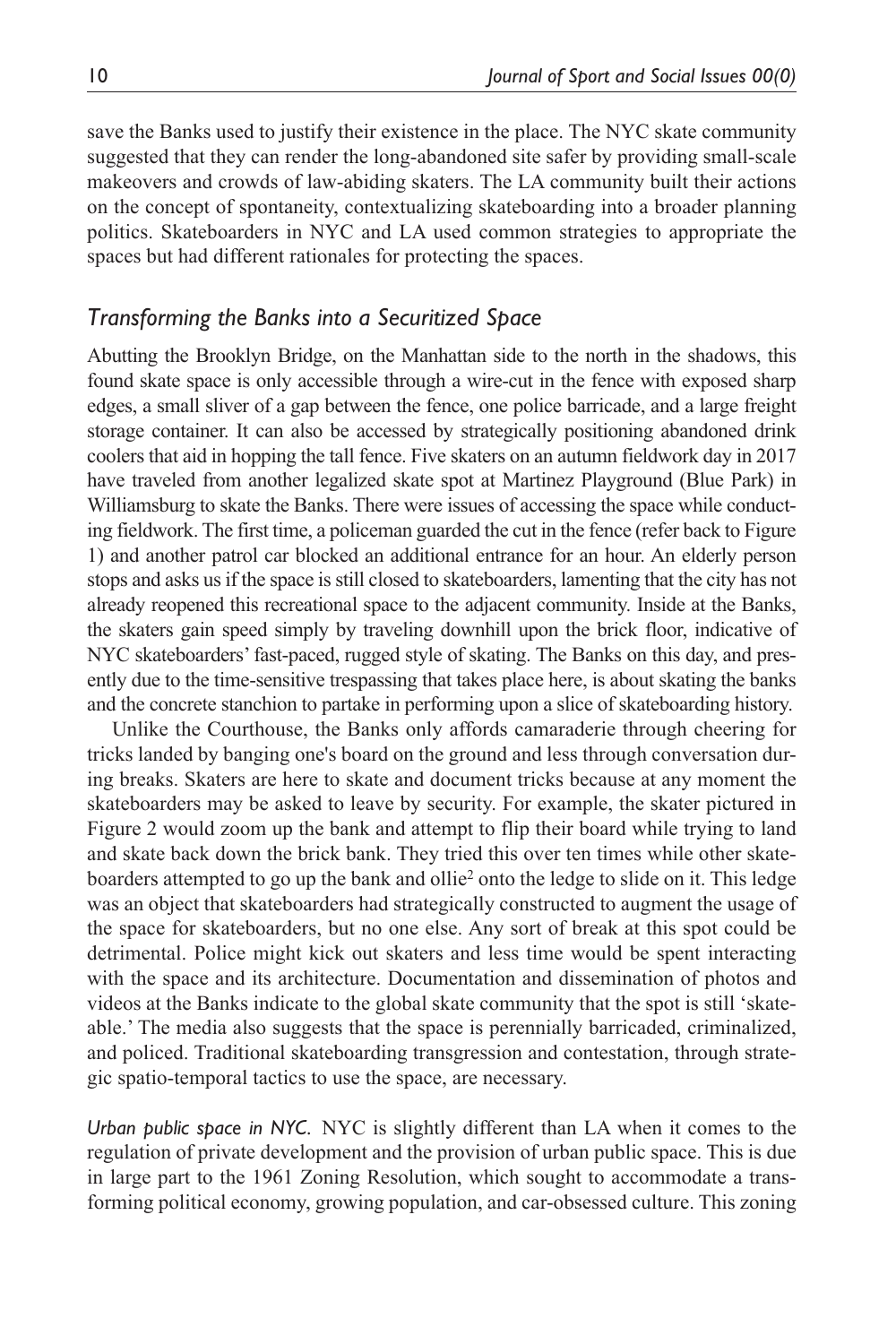

**Figure 2.** Skateboarder approaches steep banks to perform a trick by riding up, landing, and rolling back down (Photograph by authors).

amendment led to a boom in Modernist office skyscraper construction. It also incentivized private developers to purchase air rights to build more densely in exchange for providing privately-owned public plaza space. Many of these Modernist plaza spaces were foreboding and highly securitized (Nemeth & Hollander, 2010). Schmidt, Nemeth, and Botsford (2011) found that privately owned public spaces encourage more consumptive uses and contain features that control use. This suggests that entrepreneurial urbanism is a crucial factor in how public space is provided in NYC.

Around the same time as the 1961 Zoning Resolution, urban renewal was the planning fad of mid-20th-century NYC. One negative externality associated with urban renewal was the clearing of residential apartment blocks to make way for behemoth highway installations. This happened to the Brooklyn Bridge. Two highway off-ramps cleared residential blocks abutting the northern side of the Brooklyn Bridge and created an interstitial space between the stanchions supporting the off-ramps and the stone and steel structure of the bridge (Endo, 2010). Strong zoning regulations, unplanned interstitial spaces of urban renewal, and a legacy of progressive parks planning have put NYC at number nine on The Trust for Public Land's (2018) ParkScore. This has led to a proliferation of public and private spaces for recreation that skateboarders can appropriate, contest, and perfect their craft within. One of these spaces was the Banks.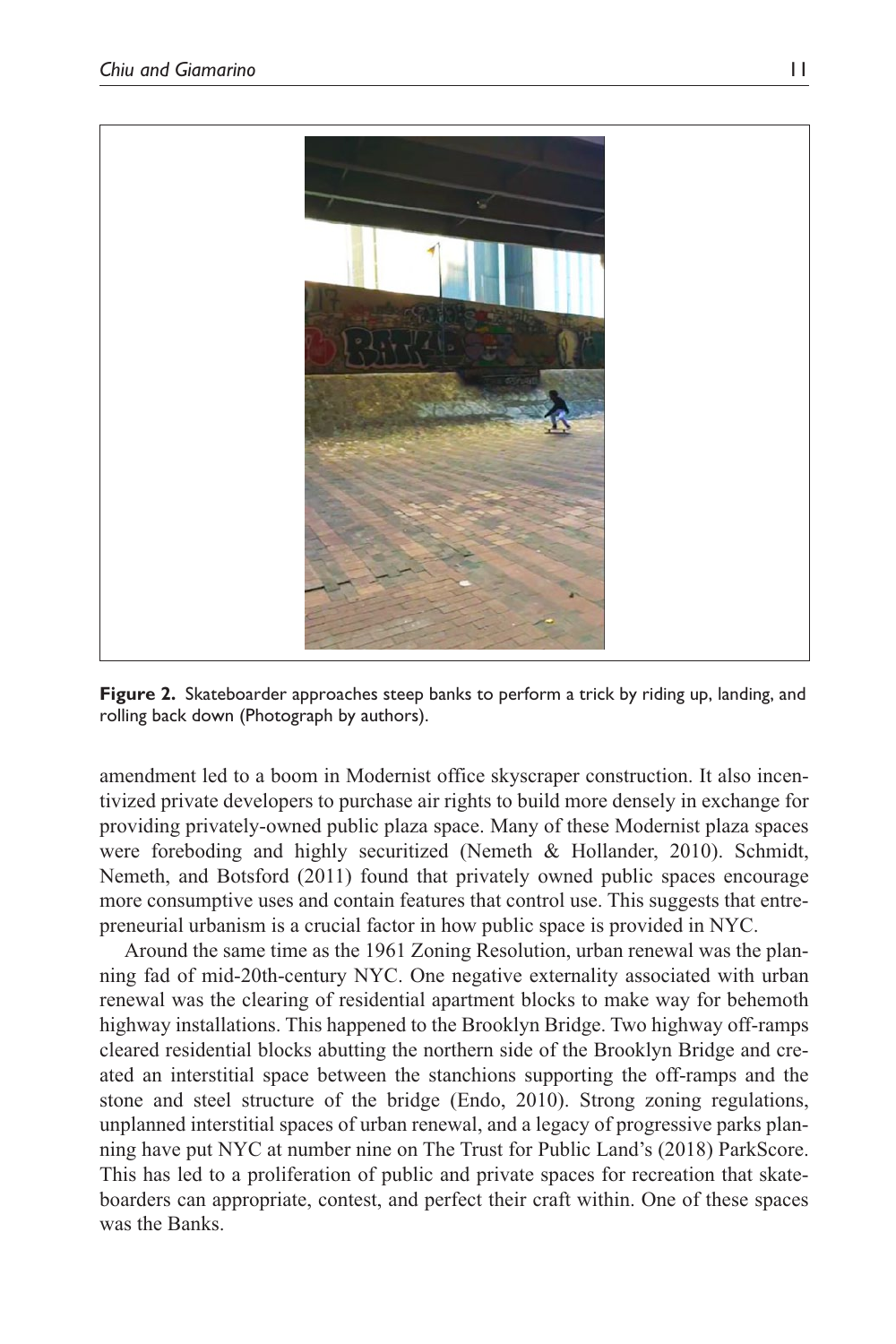*Popularity in skateboarding subculture of the Banks.* In the historical documentary titled *Deathbowl to Downtown: The Evolution of Skateboarding in New York City*, viewers find out that the popularity of the Banks as a street skateboarding space began in earnest in 1989. To local skaters coming from New Jersey, Long Island, and all five boroughs of NYC, the Banks was "The Meeting Spot" where skateboarders practiced before venturing out into the concrete jungle and appropriating found space for creative reinterpretation (Charnoski, Nichols, & Goldsmith, & Charnoski, & Nichols, 2008). As former NYC urban planner Daniel Campo alludes to in their ethnography of Shantytown, a former DIY skate spot across the East River (now the site of East River State Park), the Banks were part of NYC skate culture's spots that were easily accessible by subway or skateboard, and made popular through photographic dissemination in skate magazines and videos (Campo, 2013). Campo coins Shantytown an "accidental playground" because it was situated on vacant land and uniquely skater-owned, appropriated, policed, and designed with common skatepark objects such as a "volcano" and "quarter-pipe." Unlike Shantytown, the Banks have been owned and operated by the Parks (DPR) and Transportation (DOT) departments. The space was designed by renowned landscape architect M. Paul Friedberg. Friedberg's intuition was to make the brick embankments simultaneously juxtapose and render harmonious their relationship with the grandiose bridge. However, the curved brick embankments attracted skateboarders. They resembled the South Bronx pool known as the Deathbowl that skaters frequented in the late 1970s. The stanchions holding up the off-ramp served as vertical walls that skaters could ride up onto.

The Banks thrived as East Coast skateboarding's mecca. The Banks has survived as a skateboarding space because of its geographic location, buttressed by downtown Manhattan's securitization, the permanence of the bridge, and the bridge's importance as an architectural and cultural landmark. It also edged out former DIY skate spots such as Shantytown as NYC's skateboarding hotspot because it was protected from large-scale redevelopment. Whereas Shantytown was a derelict DIY space ripe for redevelopment on the Williamsburg, Brooklyn side of the East River, the Banks served as a vital, interstitial recreational space that supported the structural integrity of the Brooklyn Bridge. It is located on the southeast border of Manhattan Island in the interstices of the urban grid. The recreational land use designation and existence of the bridge permit almost no floor-area ratio. This prevents developers, who are hungry for strategic locations to develop compact neighborhoods, from redeveloping the space. The land property belongs to several municipal agencies, further complicating any development plans. Skaters provide the deserted space an extra function that only they find valuable. As Chiu (2009) states in his rationalizing of the Banks as NYC skaters' favorite setting, "For decades, nobody wanted the space except the skateboarders (Porter, 2005, as cited in Chiu, 2009, p. 29)."

Throngs of skaters met at the Banks in Manhattan to cultivate subcultural capital and community. They used the space to progress their personal skills on skateboards before pushing in the streets or hopping on the subway to get to other interstitial, accidental public spaces in the city. Marginal spaces such as the Banks were some of the only existing places where skateboarders could skate without harassment (Porter,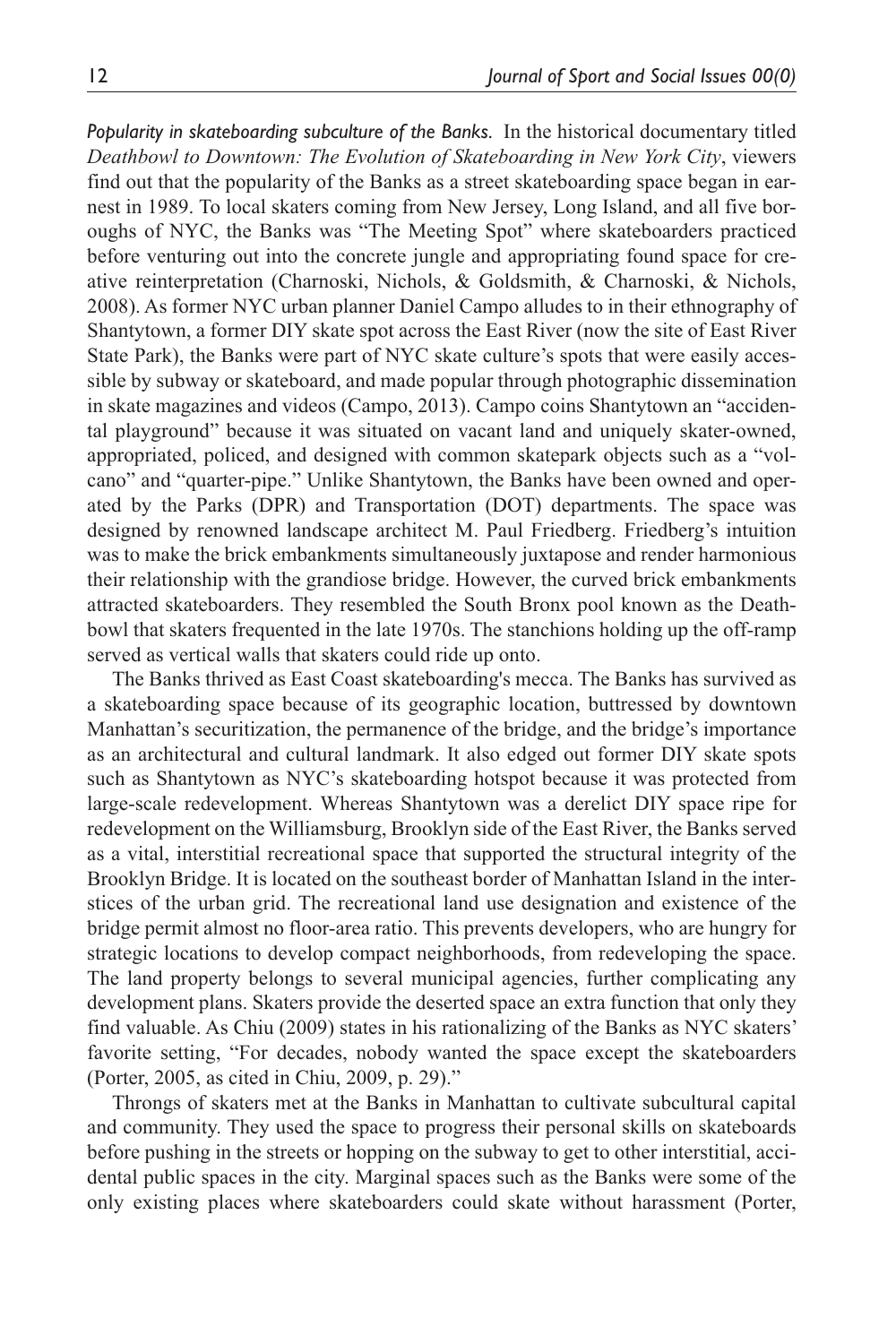2005). This all changed when one of the nation's most horrific terror attacks struck NYC in 2001 and led to the securitization of Lower Manhattan.

*Initial threats to the Banks.* Right after 9/11, downtown Manhattan and NYC landmarks became highly securitized, barricaded, and policed. This threatened accessibility and inclusivity, which precluded interaction between acquaintances and strangers and stymied the free conduct of social life (Nemeth & Hollander, 2010). The Brooklyn Bridge is a National Historic Landmark in Lower Manhattan. The Banks' situation between the bridge and the headquarters of the NYC Police Department (NYPD) led to proposals to comprehensively demolish the space and turn it into a more visible park in the early 2000s (Chiu, 2009). From November 2004 to July 2005, DPR once enclosed the whole area for a park renovation project. Skaters believed that the city intended to keep skaters away to address public safety concerns. After a negotiation between local skaters and DPR, the plaza was reopened in July 2005. It then became a park of multiple uses that accommodated skateboarding. Some benches and planters were removed from the original design so that more of the bridge's brick ramps were accessible to skaters (Chiu, 2009).

Steve Rodriguez, a leading skateboard activist in NYC and one of the key informants of this study, indicated that the city sees the bridge as a prime target for future terrorist attacks. This security rationale is a huge reason why the Banks has been closed since 2010. Despite the persistent police presence and fencing off of the space, the Banks has remained under the jurisdiction of DPR. Therefore, it is still technically a true public space that skateboarders can make their home. A complex bureaucracy, comprised of federal, state, and local agencies, oversees the areas surrounding and including the Banks. The annual overturn of uses within the space, from a police parking lot to a construction site back to a skatepark, the lack of governmental transparency regarding the permanent reopening and recognition of the Banks as a skatepark, and competing interests in what the space should inevitably become have led to ongoing campaigns to preserve the Banks by the local skate community.

*Ongoing campaigns to save the Banks.* While our focus is on the current fight to save the Banks (post-2010), it is important to briefly note the successful campaign to prevent the space from complete destruction back in the early-2000s. This campaign was led by Steve Rodriguez and local skateboarders before the advent of social media. Back in 2004, Steve Rodriguez convinced DPR that the lower banks, the larger banks closer to the East River, should be preserved because skateboarders transformed the space from an underused place populated by junkies to a recreational park frequented by skaters. Rodriguez currently serves as the main liaison between city officials and the skateboard community. He also served as a skateboarding consultant during this initial campaign to make the Banks officially recognized as the Brooklyn Banks Skatepark. From 2004 to 2009, the iconic spot was resurrected (Eisenhour, 2009) as DPR recognized skateboarding was the most competitive, secure use of the space. This was up until renovations were slated for the Brooklyn Bridge, residents complained to the local community board that the skaters were a nuisance, and local contractors decided to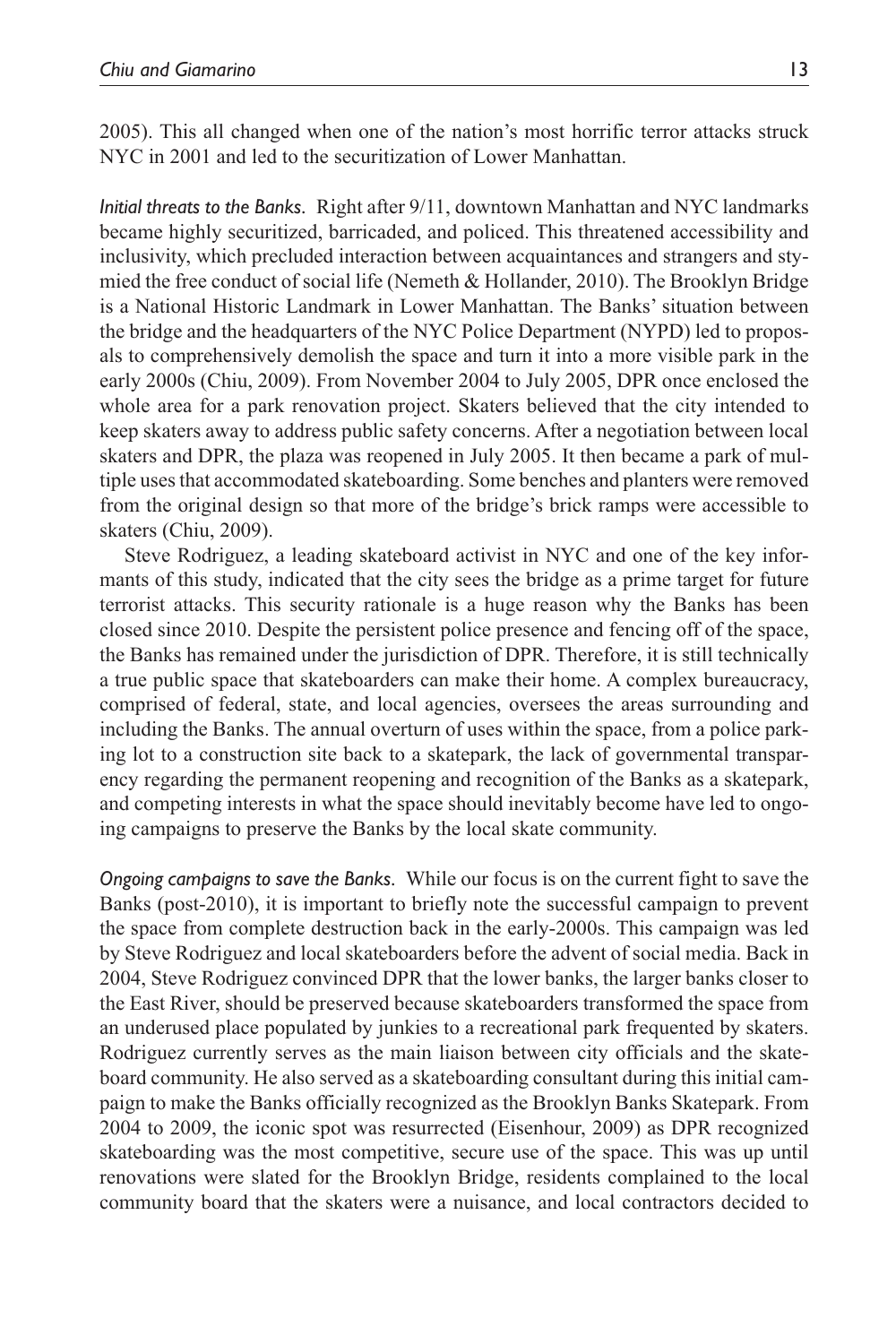keep the space open as a construction site to keep making money on the rehabilitation project. Key features of the Banks, such as the small bank and the nine-stair set, were demolished. The large bank was preserved while DPR allowed the DIY construction of a ledge on the bank, rails, and other ramps.

In 2010, DOT permanently closed the Banks to skateboarding for structural rehabilitation and painting renovations to the Brooklyn Bridge off-ramps, which are situated directly above the Banks. Although the Banks were supposed to reopen after 2014, this was not the case. On popular NYC-based skate blogs such as *Quartersnacks* and more corporate-branded websites such as *Green Label* (Mountain Dew), the local and global skate community declared that the Banks were finished as a spot and would cease to exist (Pappalardo, 2013; Quartersnacks, 2010). When the renovations were supposed to be completed in 2014, Rodriguez reached out to both DOT and DPR to permanently reopen the space as a skate plaza. Rodriguez claims that the idea to partner with a large corporate company such as Nike or Converse, the Tony Hawk Foundation, and even the Beastie Boys to pay for maintenance of and police the space was initially his idea. This strategy, as will be discussed later, was successful at the Courthouse. Therefore, an activist model exists to launch a successful campaign and enter into a formal contract with a corporation and the city through a private-public partnership. However, the Banks is situated near a National Historic Landmark that is overseen by agencies including the Department of Homeland Security, National Park Services, New York State Office of Parks, Recreation and Historic Preservation, DPR, DOT, NYC Landmarks Preservation Commission, and NYPD. This makes it extremely difficult for skaters to deal with this multi-layered bureaucratic conundrum and reopen the space. Even community board meetings and the local planning processes are drawn out and delayed, which makes it difficult for even the smallest thing, such as removing the fence surrounding the Banks, to be accomplished.

*Outcomes and current situation of the Banks.* In our communication with municipal authorities sharing the proprietorship of this area, DPR refused to comment and deferred to DOT. They suggested that the main reason the park is fenced off still has to do with the ongoing bridge and expressway construction. As Brooklyn Bridge Outreach states,

The area under the Brooklyn Bridge in Manhattan, known by some as the "Brooklyn Banks" or "Red Brick Park," is not a NYC Department of Parks property. Several years ago skateboarding features were installed in this space without DOT approval. The area was closed in 2009 and it has remained an active construction area and essential staging area for contractor's equipment for several Brooklyn Bridge Rehabilitation Contracts. . . . This area will continue to be needed to facilitate the essential work maintaining the State of Good Repair of the Bridge into the future (Brooklyn Bridge Outreach, personal communication, June 4, 2018).

Therefore, it appears as though the minor DIY construction and installation of 'skateable' objects (e.g., benches, rails, and marble ledges), a strategy long employed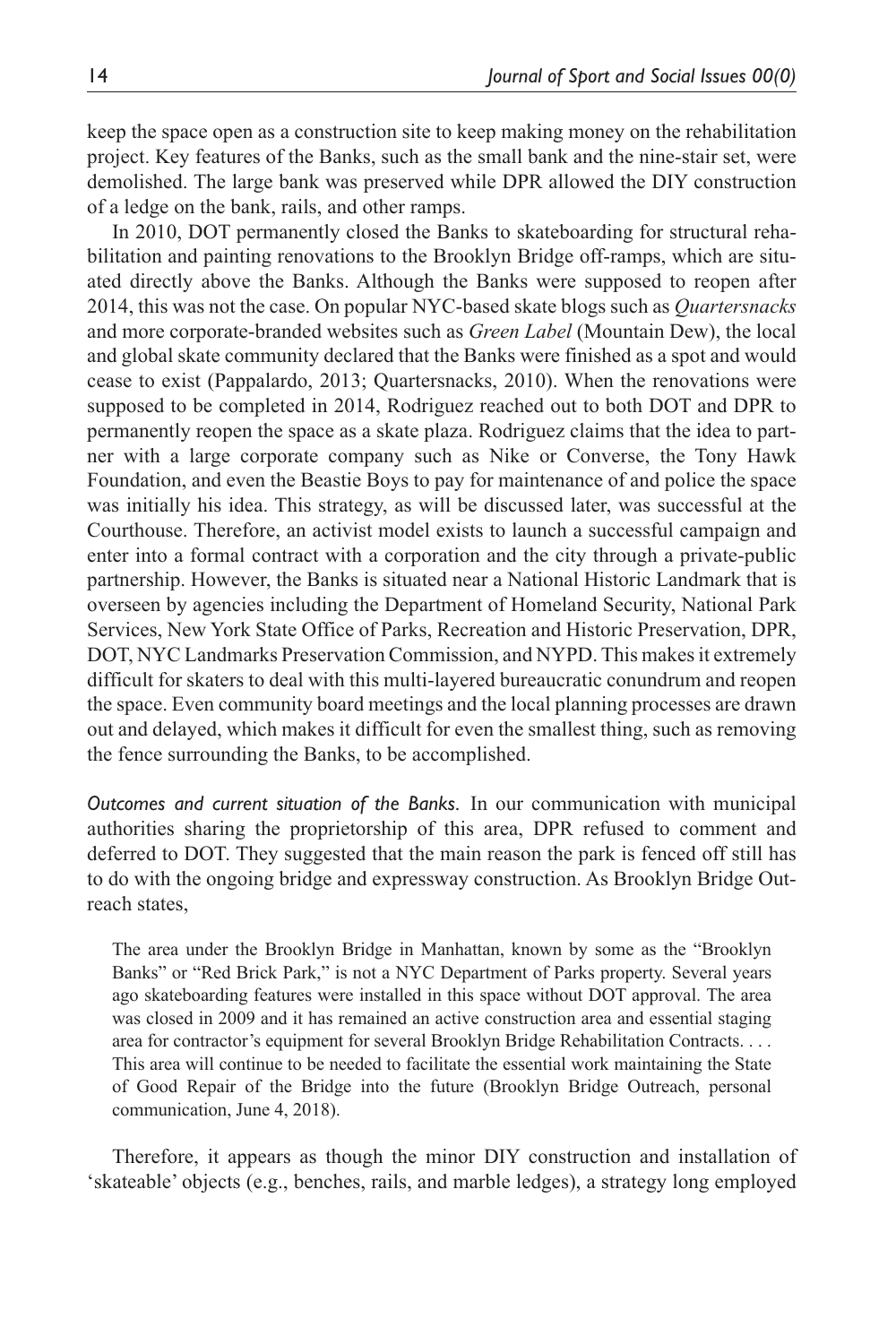by skaters at spots such as Shantytown, may have rubbed DOT the wrong way. Also, the persistent fear of terrorism, recent vehicular rampages in NYC, and delayed construction (meant to be completed in 2014; now 2023) has led to further securitization and surveillance of the Banks by police, construction workers, and city officials. Nonetheless, the Banks is still accessible to skateboarders through minor acts of transgression (e.g., fence-cutting, fence-hopping), mentioned in popular skateboard magazines as a viable skate space (Alley, 2017), and documented with spatial performances on skate blogs and in social media (NY Skateboarding, 2018).

After a story broke of a few holes in the fencing, an additional day of fieldwork was conducted in the fall of 2017. The experience of the space was much different than fieldwork at the Courthouse, where we observed skaters were able to enter as appropriate spatial users. Surveilled by police and barricaded by fencing, one could only enter through a small hole in the fence and were followed by other skaters. The attitudes expressed by skaters were that of gratitude. They were happy that the space is slowly being reopened by the skaters themselves and that they are allowed to skate the space. They also hoped it would not be destroyed, that the architectural integrity and authenticity would be preserved when the construction is completed, and that fencing is ultimately removed. The question, however, still remains as to when the space will be reopened and what DPR will want to do with it. As of today, Brooklyn Bridge Outreach suggests that the area continues to be a security-restricted space for NYPD. It is not open to the public. The skate community, led by Steve Rodriguez, continues to consult with city agencies and leverage funds available in similar spaces to construct permanent skate plazas and skateparks until there are more updates on the permanent reopening of the Banks. Money has been earmarked for a similar effort at the Banks.

In short, skateboarding at the Banks did provide an alternative form of community policing, or "eyes on the street" (Jacobs, 1961), in the sense that the constant presence of skaters would likely deter potential minor crimes in hidden spaces underneath the Brooklyn Bridge. The skate community's security discourse, which at times was imposed on them by the consistent securitization of the space, reached its limit in the post-9/11 era when the fear of terrorism escalated to such a level that skaters could no longer justify their occupancy of unauthorized municipal property. That kind of danger is obviously and simply not the kind that skaters will ever be able to safeguard against. Their security discourse fell short in sustaining itself. In their efforts to reclaim their right to the space, the skate community failed to articulate other rationales linking to a broad neoliberal urban vision. At a time of crisis (e.g., fear of terrorism), this vision often desperately seeks efficacious usage of space to ensure the provision of larger public goods.

Skateboarding has decentralized from its California roots and globalized because of the evolution of social media and technology that allows for the rapid sharing of photography and videography within and across the skateboard world (Pappalardo, 2015). This technology allows skaters to show that NYC has become a place where skateboarders can come to make a career and even start independent, skater-owned companies. NYC will continue to attract skateboarders due to the city's reputation as a haven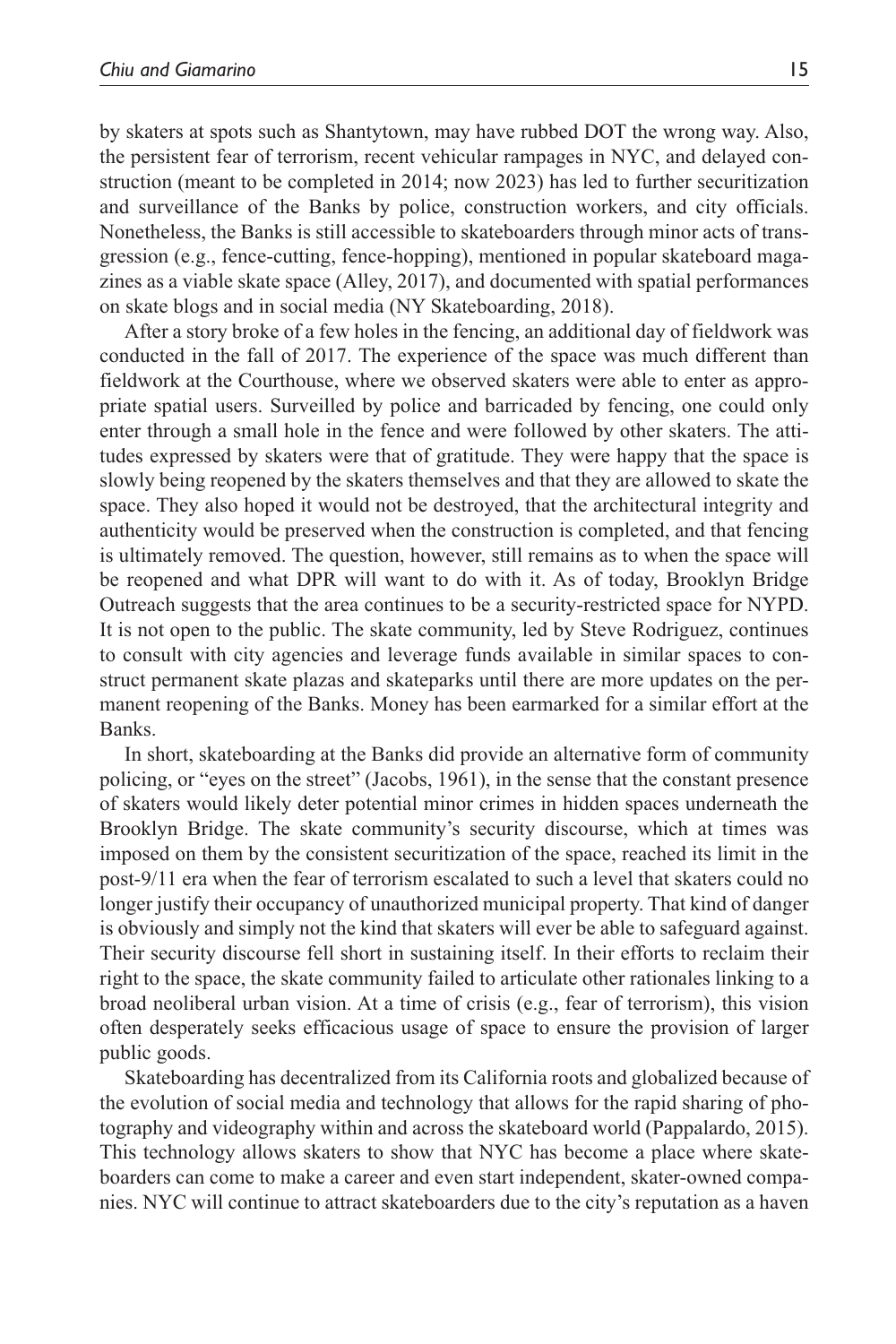

**Figure 3.** A skateboarder approaches the stage at the Courthouse to ollie (jump) onto it (Photograph by authors).

for art, fashion, creativity, and entrepreneurship. Therefore, a large community of skateboarders is available to launch a successful, entrepreneurial, and competitive activist campaign when called to action. They will need to convince local residents and all pertinent city agencies to permanently legalize the Banks. For now, skateboarders will continue to access the space, as is evidenced through Instagram videos from NYC skate legends such as Zered Bassett and Brian Anderson. The space will continue to be contested through minor transgressions until the time is right to mobilize via social media, lobby the city through a private-public partnership to maintain the space, and permanently win back the red-bricked and banked space next to the Brooklyn Bridge. Moving westbound to LA, we explore an alternative strategic turn in reclaiming a threatened public skateboarding space.

## *Remaking the West LA Courthouse as a Spontaneous Space*

The Courthouse contains smooth concrete, a funky amphitheater stage that is too high for most skaters to hop up onto (see Figure 3), concrete ledges with purposefully designed metal iron to prevent damage, stairs to jump up and down on, and a drained fountain that has been redesigned with a concrete box and angled walls for skaters to ride on. During a wintry fieldwork day, there are approximately 20 skateboarders using various objects scattered throughout the Courthouse. Two are jumping off the stairs, three are carving the drained fountain walls, ten are grinding and sliding on top of metal ledges, and five are attempting to jump waist-high onto the stage-a difficult task.

Skateboarders relay how iconic this space is and how appreciative they are that LA has permanently legalized the Courthouse and repurposed it from a derelict courtyard to a bustling, multi-use skate plaza. For example, the security personnel of the Courthouse would watch skateboarders, even filming their tricks to post on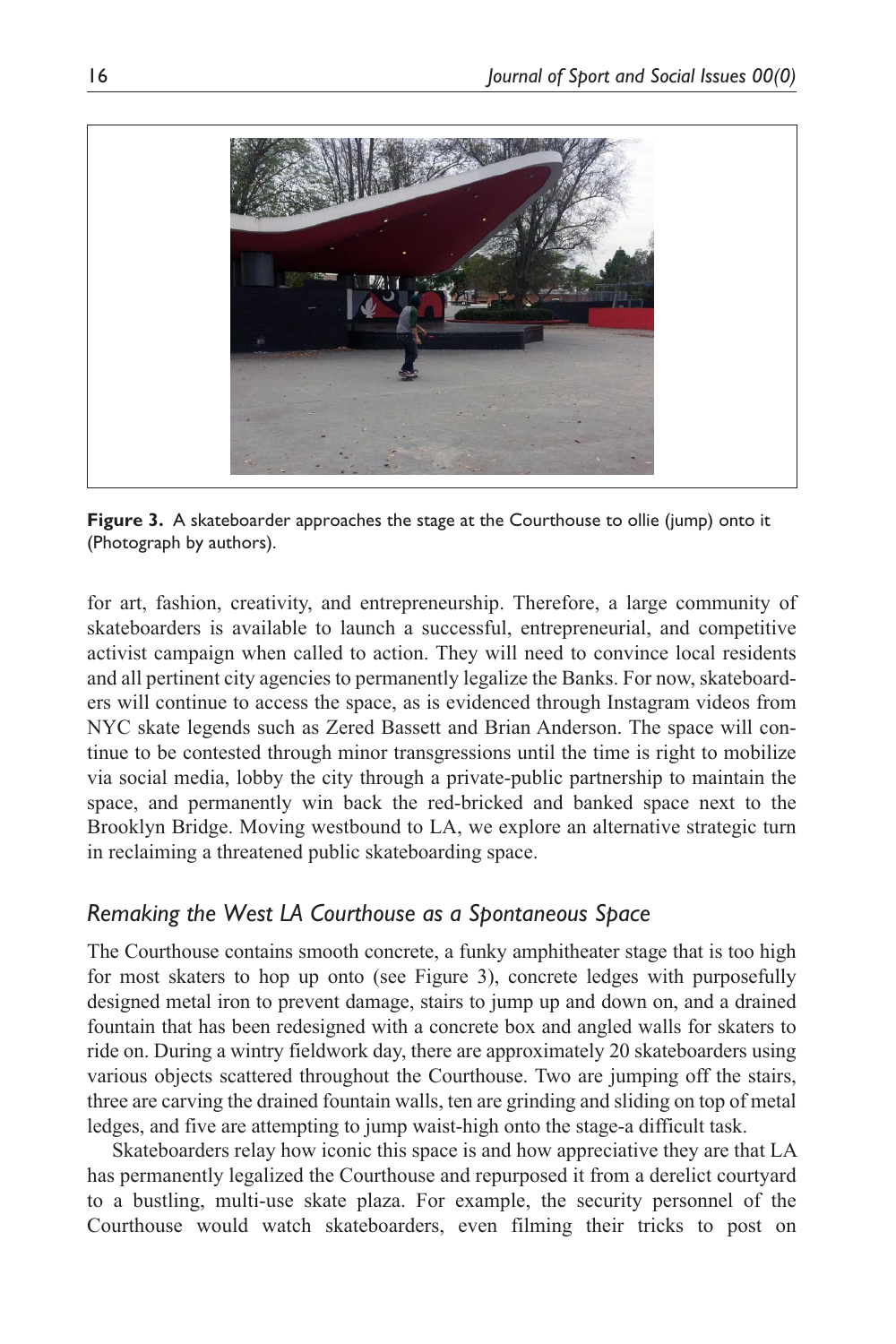their personal social media pages. Nearby police park their patrol cars, notice the skateboarders, and walk into their station without mentioning anything to the skaters. The cops' presence deters behaviors that skaters might indulge in otherwise-drinking and smoking during breaks. This space allows skaters to build community, friendships, and solidarity while progressing their skill sets and spatial repertoires upon the architectural objects. Their practice and presence continually layer the space with subcultural capital and meaning for the global skate community to consume through social media documentation and rapid, digital dissemination of tricks in this space.

*Urban public space in LA.* LA public space for recreation is scarce. Space is provided and differentiated across a private-public gradient, which encourages privatization. Developable land is in short supply and private developers have leverage in the provision of space and who can use it. Out of the top 100 largest U.S. cities, LA is ranked 66th based on metrics that measure important indicators of park space provision, including acreage of open space, accessibility, and investment (The Trust for Public Land, 2018). Davis (2012) has stated that democratic, recreational space is virtually extinct, as municipal policy has taken a security offensive by responding to a middleclass demand for increased spatial and social insulation, with liaisons emerging between urban planning, architecture, and a police state. Parts of LA resemble a fortress city securitized by defensive built forms and surveillance technology.

This dearth of space for recreation is largely the result of poor public space planning and militarized urban policy in LA. Quimby is a 1965 law that incentivizes private developers to pay a fee in-lieu of providing park space. It produces a zero-sum game. More space is consumed for unaffordable residential development while the Department of Parks and Recreation's (LA Parks) coffer fills up with unusable money, as they struggle to find land to develop public space (Giamarino, 2017). Due to the sprawling nature of LA's metropolis, lack of accessibility to public space encourages skateboarders to flock to plazas and courtyards. They then attach more meaning to places where their activities can exist, even if for a small amount of time. Therefore, when space becomes threatened by destruction or privatization in cities lacking adequate park space, citizens will fight to sustain its existence.

*Popularity in skateboarding subculture of the Courthouse.* In an effort to provide municipal services to a rapidly urbanizing, growing, and sprawling city, the West LA Civic Center was built in 1965 and reflected a mid-century Modernist architectural style (Snyder, 2017). Due to the car-centric nature of life in LA, the plaza became an almost vacant space in the 1990s. Populations vying for space, particularly the homeless and skateboarders, began to occupy and use the space for alternative reasons beyond its functional design. This is when street skateboarding became popular at the Courthouse-the early 1990s. Skateboarders took advantage of its lack of use and invisibility, opportunities for sociability, and the presence of 'skateable' architecture.

Over the course of three decades, the Courthouse became layered with skateboard history and sacred symbolism, a topic frequently discussed in the popular skateboard podcast *The Nine Club* (Roberts, Bagley, & Hart, 2016-present). The space has been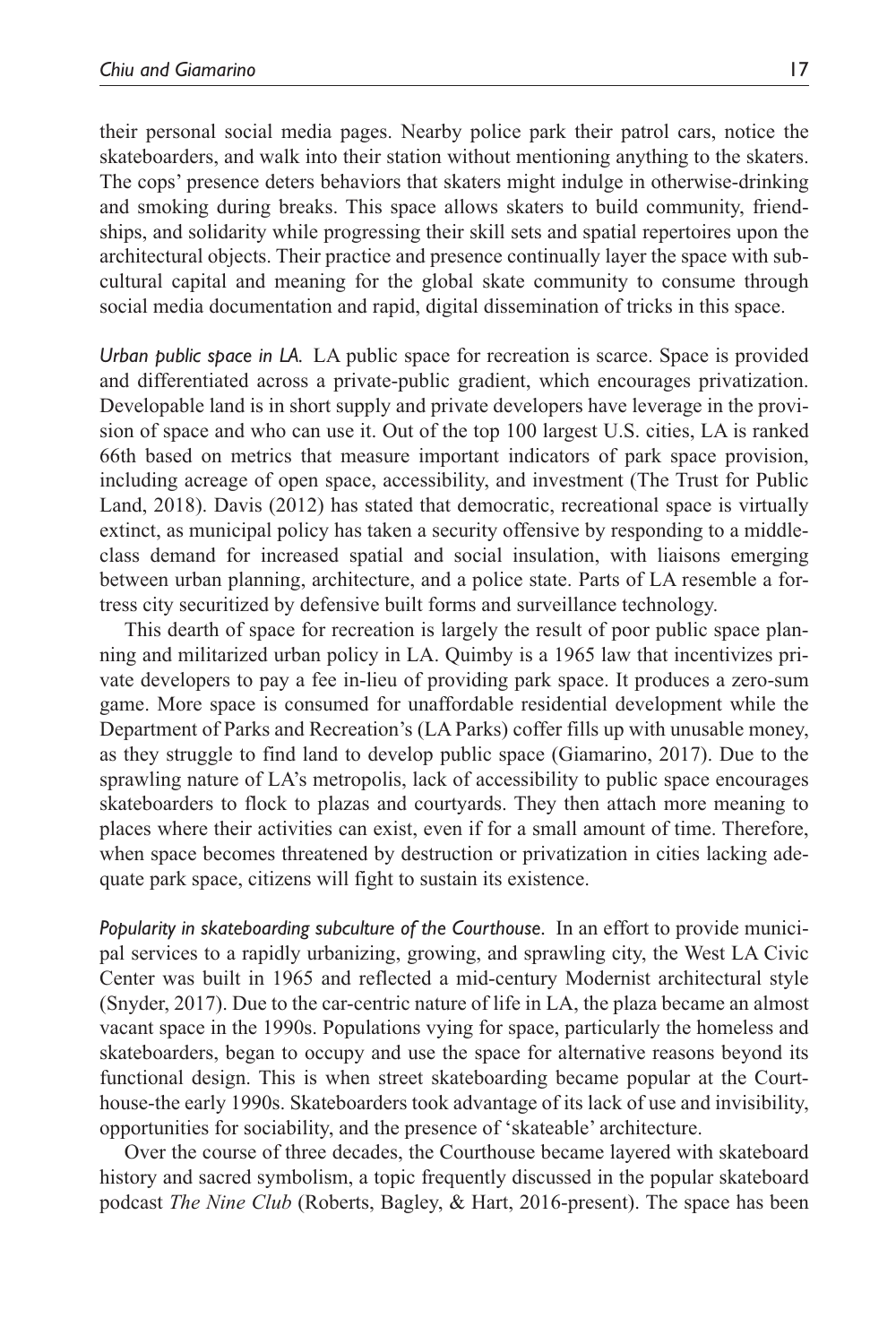permanently etched within the mystique of LA's skateboard subculture. Therefore, the space has been consistently occupied and frequented by skateboarders over the past 30 years. The Courthouse has recently been featured in the popular *Kingpin Magazine* as one of the 25 most iconic skate plazas in the world (Campbell, 2014). LA-based skateboarder Paul Rodriguez also listed the Courthouse as a must-skate for those visiting LA's sun-soaked streets (Tavana, 2015). Notwithstanding the importance of this space in the lore of local skateboarding culture, skateboarding is still illegal in most public spaces in LA-sidewalks, streets, and plazas included (Giamarino, 2017). The Courthouse in 2014 was not considered a designated skatepark. The city of LA and West LA neighborhood residents pushed to permanently close this iconic spot shortly after the vastly popular Stoner Skate Plaza opened just a few blocks away. It provided a legal, contained skatepark for the skate community, which became a reason for the city and its residents to push to criminalize the Courthouse.

*Initial threats to the Courthouse.* As chronicled in Snyder's (2017) *Skateboarding LA*, the Courthouse, in June 2014, was slated for skater-friendly upgrades to curb damage. Nike SB spent hundreds of thousands of dollars to remove anti-skate brackets on all the ledges and the stage and installed angled metal to prevent the trucks of the skateboard from chipping the concrete on the ledges. Retired professional skateboarder Aaron Snyder, Snyder's brother, did some digging and found out that this would be the last hurrah for the Courthouse. After an event in 2014 for *Go Skateboarding Day*, an annual event held on June 21 of every year in which skateboarders take to the streets, skateparks, and plazas, skating every impervious surface possible, the space would be permanently off limits to skateboarding. Skateboarders would be further criminalized in LA. A campaign to save the Courthouse and make it a permanently legal skate plaza was kickstarted by lead activists Aaron Snyder and Alec Beck, professional skateboarders, the local skateboard community, and skate corporations.

*The entrepreneurial coalition's campaign to save the Courthouse and secure its legitimacy.* Because skateboarding's history and culture is directly tied to and embedded within LA, the activist campaign in the contemporary, entrepreneurial city of LA was a fairly easy struggle compared to the Banks. There was a caveat. The archetypically apolitical skate community would need to mobilize, attend community hearings, and find funding to upkeep the area and curb damage. The facile efforts of the campaign were due in large part to the small amount of corporate stakeholders and cooperation of government agencies involved in the activist campaign. The Courthouse is a municipal space containing a library, a police station, and courthouse, all overseen at the local level by the city of LA. In 2014, skateboarders only had to convince adjacent neighborhood residents, the local city council, and City Councilperson Jay Handal that they should allow the space to be permanently reopened.

First, skaters successfully used social media pages such as Instagram to share information on community meetings where skaters could participate in public discussions regarding the proposal of future plans for the Courthouse. Then, they established a private-public partnership made up of professional skaters and a few supportive city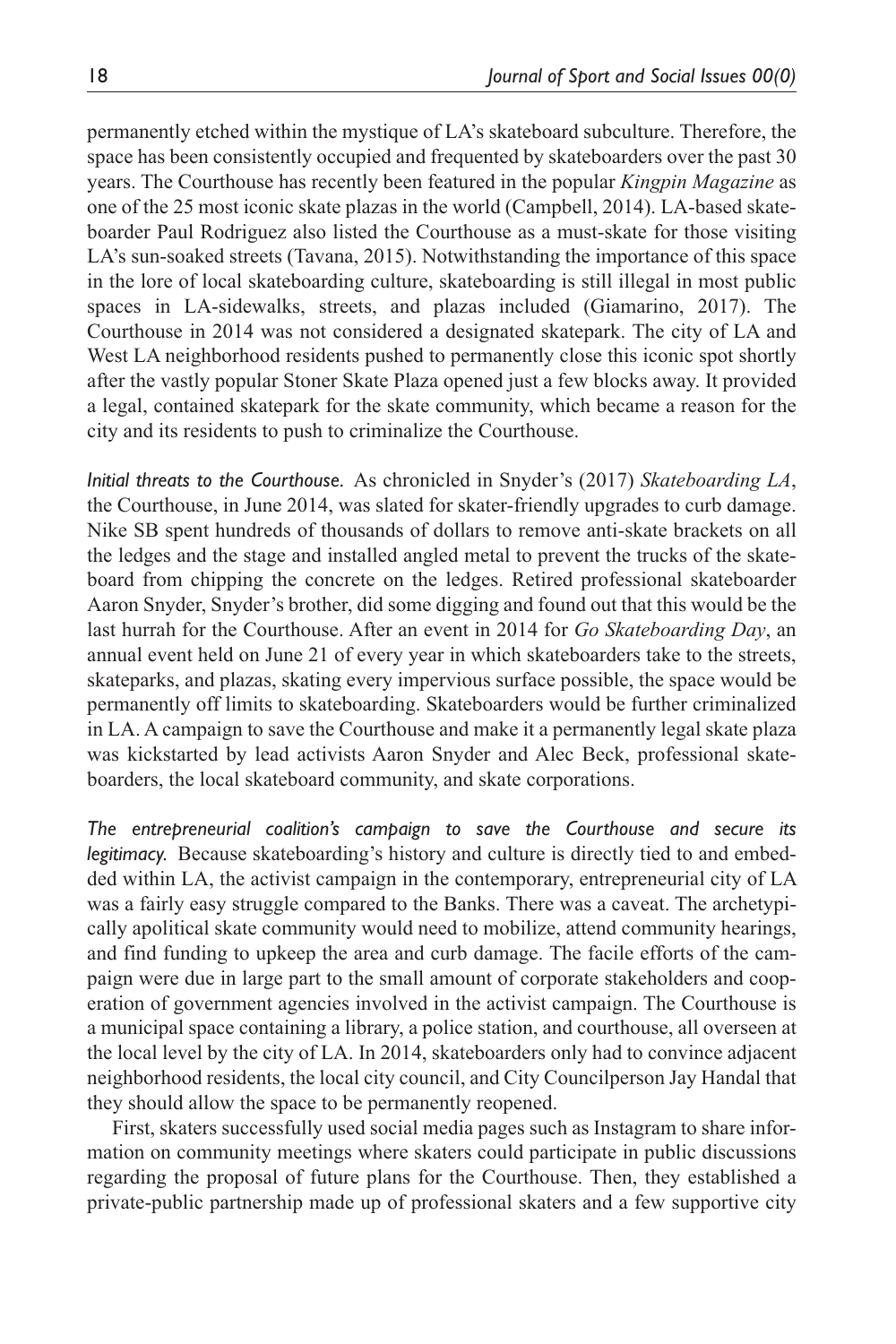officials. This culminated in a five—year contract between Nike and the city of LA. Nike agreed within an hour of the skate community reaching out to them to allocate \$10,000 a year to maintain the space. For a large corporation such as Nike, it was a small sum considering they had already spent hundreds of thousands of dollars to renovate the space for *Go Skateboarding Day* in 2014. Skaters interacted with a relatively empathetic city council and residential community. They convinced the city that any media coverage within the space that skaters might garner would boost LA's marketability as entrepreneurial, creative, and competitive. In addition, skaters suggested that by allowing skateboarding, the self—policing nature of the activity would keep out more illicit behaviors (i.e., drug use) and undesirable populations (i.e., the homeless). We focus here on the economic power leveraged by the local skateboard community and the neoliberal behaviors exhibited by individual skateboarders that led to the successful legalization of the Courthouse.3

The campaign was borne out of a proposal by LA Parks to build a hideous sound wall around Stoner Skate Plaza, which would fortress the skatepark and keep eyes off the street. This was in direct contradiction to the original reasoning to build the skatepark-to increase visibility, encourage more foot traffic, and have skateboarders deter gangs from occupying the park space. Out of this initial proposal, the West LA Community of Skateboarders/Stoner Skate Plaza Association was formed by skaters Alec Beck and Aaron Snyder to broach the subject of saving the Courthouse at community meetings concerning the sound wall (Eisenhour, 2014). Within three days, the skate community was mobilized via famous skaters' social media pages. The posts encouraged skaters to attend community meetings, respect the space while it was remodeled for *Go Skateboarding Day*, and not skate it while the local city council deliberated whether or not to accept Nike's \$50,000 proposal to maintain the space and prevent minor damage. The city council, in a 12-1 vote in July 2014, decided to approve the contractual agreement. This was done largely because the skateboard community leveraged its entrepreneurial, economic, and political power to maintain and self-police the spot. They also exhibited neoliberal behaviors of citizenship, responsibility, and civility by not skating or trashing the space while deliberations were in progress (see Figure 4). The activist campaign finished with a ribbon-cutting ceremony that prominently displayed Nike's corporate branding. This branding convinced the city council that the space would likely attract more foot traffic and help make LA a preferred destination for skateboarders and other creative classes (Altema, 2014).

*Outcomes and current situation of the successful reopening of the Courthouse.* Today, the agreement between LA, Nike, and skateboarders is in its fifth and final year. Skateboarders continue to respect the space, the other uses that happen during business hours (i.e., employees walking or having lunch), and those that happen on a continual basis (i.e., the presence of homeless encampments). The successful movement marked "one of the first times that skateboarders . . . successfully lobbied their local government to allow them to reclaim a spot that was illegal" (Snyder, 2017, p. 230). During one day of fieldwork in 2017, a skateboarder in the space stated that it was fascinating how the Courthouse became decriminalized and truly public. The skater stated that,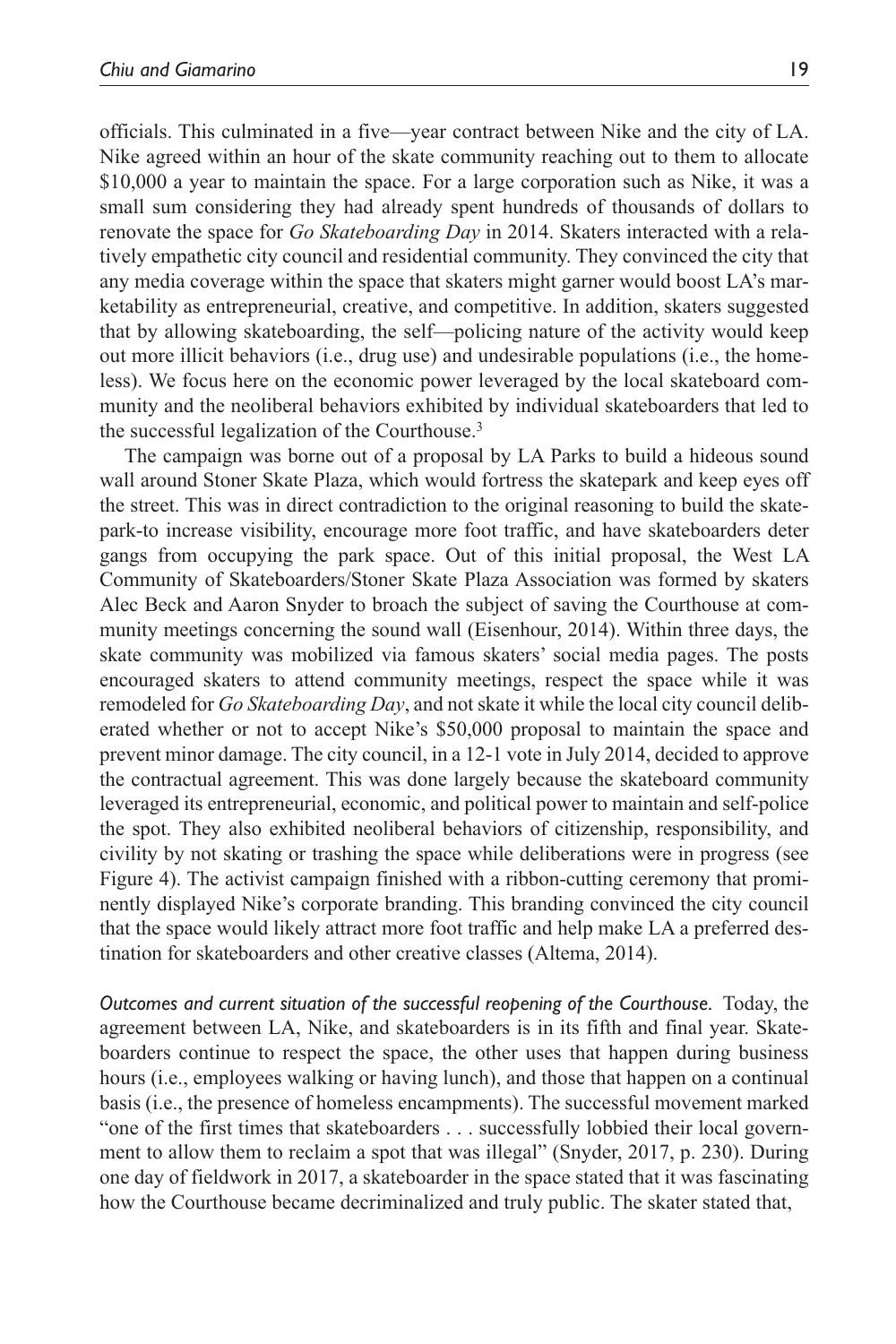

**Figure 4.** Skateboarder-created signage asks skateboarders to exhibit neo-liberal/lauded behaviors to permanently legalize space (Eisenhour, 2014).

*Note.* Text reiterates the neoliberal dictates and requirements of skateboarders to permanently decriminalize the space:

'Yes Skateboarding:

*This isn't a skate spot, it isn't a skatepark, it's something new. The city has agreed to let us skate here because*  they believe we deserve it. They now understand that we deserve the privilege to enjoy this **sacred spot.** Don't give them a reason to take it away.

**Open skating only when there is no event or permit.** If you are asked not to skate because there is an event, come back later.

**Pick up your trash and recycling.** Keep this place spotless.

**If someone is walking by, be courteous and stop skating.** You may be able to skate around them easily, but they don't know that. We don't want to make anyone nervous.

**Park in the street. Never park or skate in the police lot.** They helped us get here, let's give them the respect they deserve for doing the job they do.

**No stickers.** Ever. If you see a sticker, peel it off.

Let's work together to maintain the respect from the community and show them we deserve this spot. **If someone's blowing it, help them out.** (Make sure the kids get it).

We want to make it look like we aren't here (no trash, stickers, etc.). Since we are here, let's add value to the spot: Help people carry stuff, say hi, be cool. Thank them for letting skate in their house. Give them every reason to continue to believe this is a good idea.

In short, be skateboarders.' Thank you Alec Beck, Stoner Locs and the Los Angeles Community of Skateboarders

The idea of repurposing a courtyard is crazy that for this spot particularly, it wasn't intended for skating, but skaters made it their own way. It goes to this idea that the public should be able to use space however they want to use it, not just for certain designated ways.

Snyder described the successful activist campaign at the Courthouse as "the perfect storm of corporate sponsorship, community activism, and government cooperation"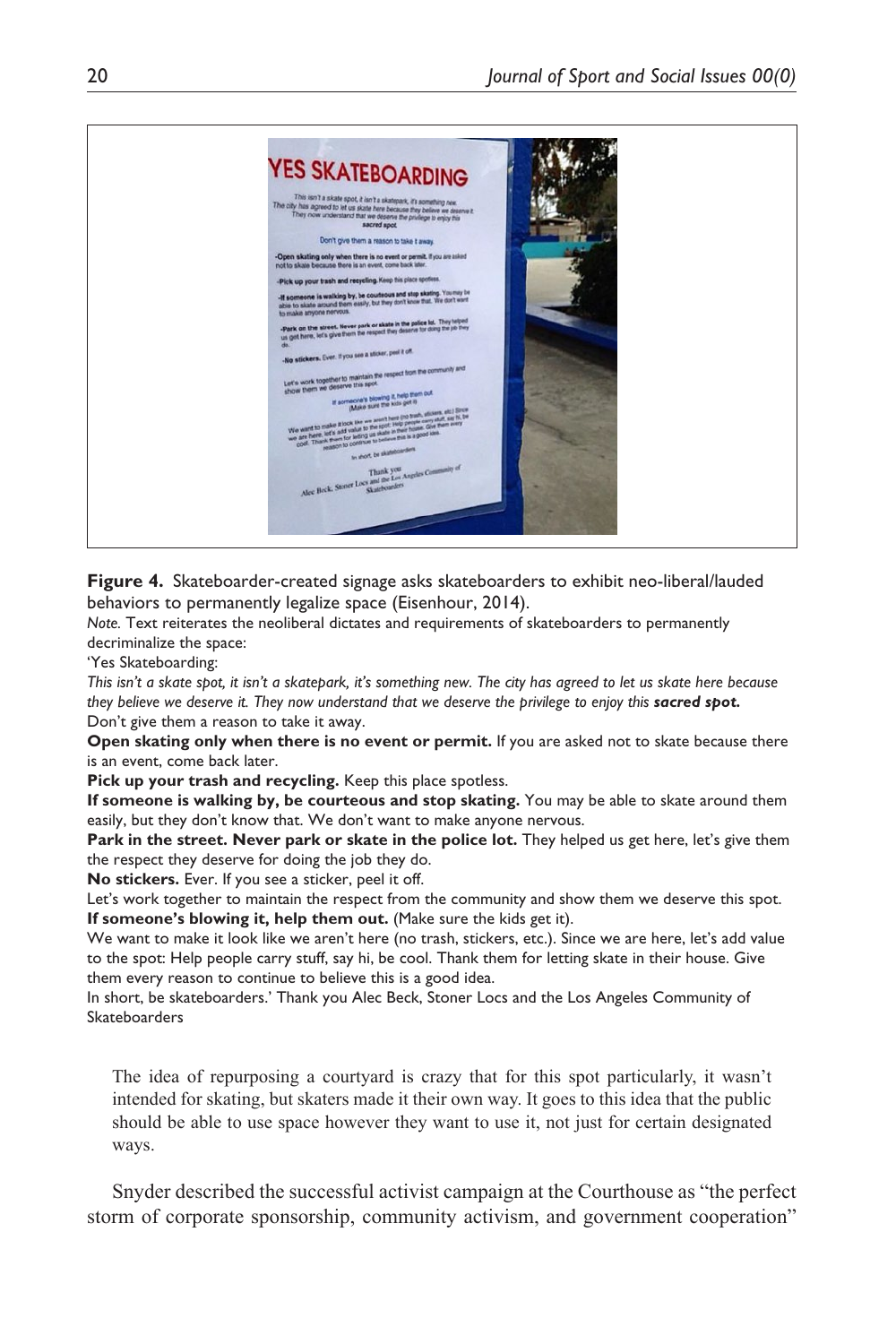(Snyder, 2017, p. 231). The more sacred or loved a space is, the more likely populations are willing to fight to preserve its existence. This sacredness was reiterated after the Courthouse's liberation in a video uploaded to YouTube by professional street skateboarding legend Eric Koston. He explained to newer generations the significance of this space's legalization to the skate subculture (Nike Skateboarding, 2014). A campaign is also likely to be more successful if a large population is motivated. Also, the persistent presence of skateboarders in the space has created a knowledge transfer to those unfamiliar with the activity to aid in reversing negative perceptions of skateboarders (Snyder, 2017). This case provides important lessons for future activist campaigns taking place in public space. It shows the importance of the roles that the use of social media, presence of corporate branding, and the marketing of entrepreneurial, competitive urbanism play in motivating and mobilizing a socially marginal and policed community to leverage its political and economic clout in the fight to decriminalize urban public space. Through planned activist activities, excluded social groups can harness their political-economic power to help persuade and lobby city officials to grant public space back to them. Now, the firm establishment of skater-led community associations may provide other possibilities for the liberation of future threatened skate spots in LA and beyond, including the Courthouse in 2020.4

## **The Comparison of the Two Cases and Its Implications for Urban Planning Politics**

Skate activism exhibits neoliberal characteristics expressed by individual skateboarders that cities laud in everyday citizens. Cities may reward groups that adopt neoliberal discourses with permanent and programmed claims to city space. The common discourse both cases reveal is that skateboarding is an embodied spatial practice that has the potential to make a city authentic, especially when skaters occupy naturally formed, instead of purposely built, spaces (Chiu, 2009). We argue, however, that the separate discourses the two skate communities shaped led to different outcomes. The common strategies of the two activist campaigns were authenticity, entrepreneurship, and private funding. Entrepreneurship is a capitalist endeavor embraced by and embedded within neoliberal urbanism. Both communities partnered with private corporations to lobby municipalities to allow skateboarders to appropriate public spaces that criminalized skateboarding (Dardot & Laval, 2013; Snyder, 2017). Skaters' discursive constructions of their additional strategies influenced the actual outcomes in NYC and LA differently.

Comparing the two skate activist movements in Table 1, we find, identify, and elaborate on the different discourses that the communities in NYC and LA employed. NYC skaters incorporate security as a bonus value into their discourse constructed for reclaiming the Banks. Their attempt succeeded in the early stages of the post-9/11 era, when skateboarding actually safeguarded an underused, undevelopable space that prodevelopment corporations did not have an interest in. However, the skate community stumbled when articulating their interests with broader values of public goods and common interests shared by New Yorkers and city officials who, long after 9/11, began hoping for something more transformative within the space for the park. A similar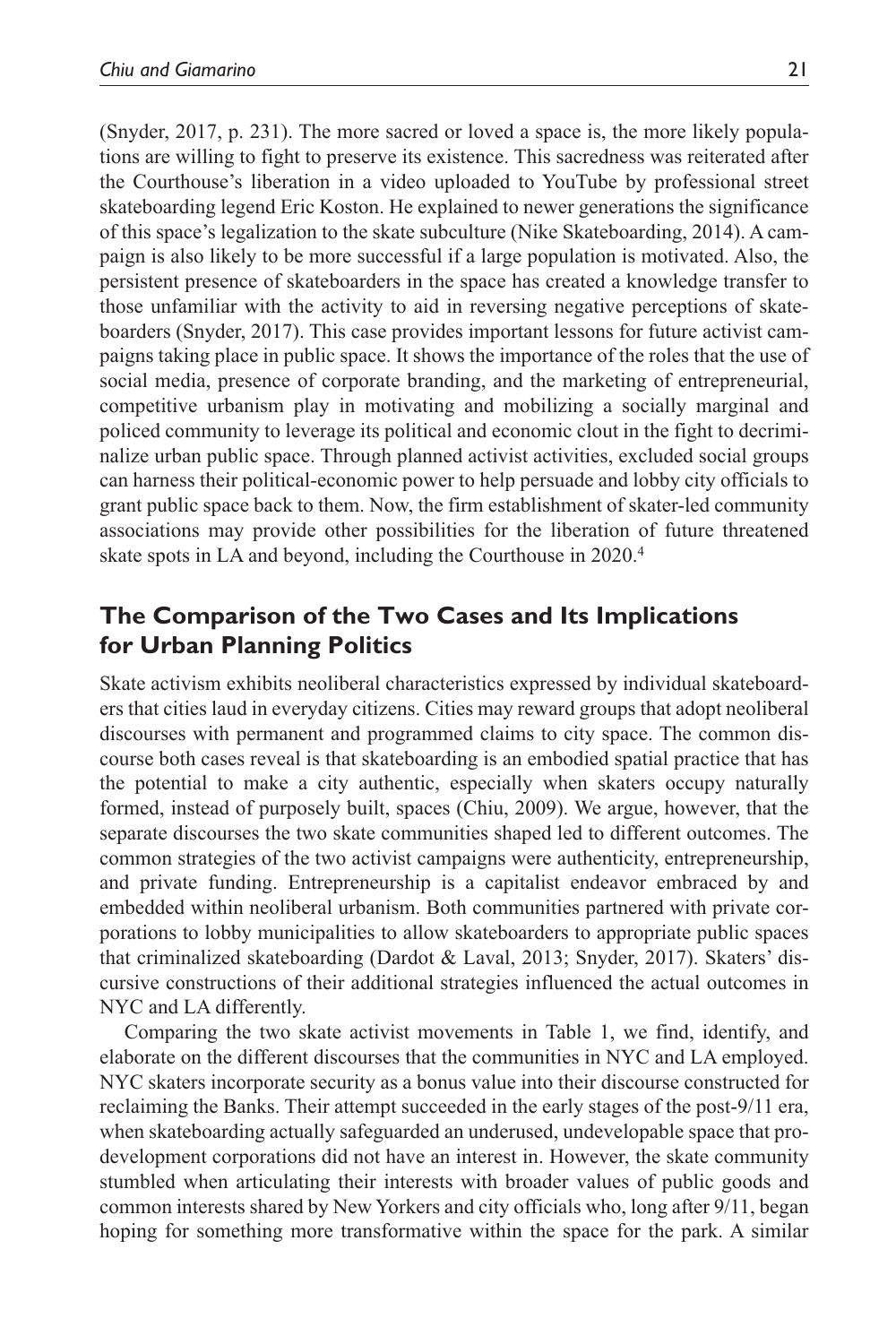| Settings       | Common discourse                                    | Different<br>discourse | <b>Environmental</b><br>features            | Members of<br>partnership                                                 | Neoliberal<br>advocacy                                                           |
|----------------|-----------------------------------------------------|------------------------|---------------------------------------------|---------------------------------------------------------------------------|----------------------------------------------------------------------------------|
| The Banks      | Authenticity<br>Entrepreneurship<br>Private funding | Security               | Safety<br>Visibility                        | Professional<br>skater<br>and skate<br>corporations,<br>laymen<br>skaters | Self-policing<br>Self-financed<br>spatial upkeep                                 |
| The Courthouse |                                                     | Spontaneity            | Creativity<br>Conviviality<br>Civil society | Professional<br>skaters as a<br>corporation<br>itself, layman<br>skaters  | Individual<br>responsibility<br>Respect for<br>community<br>Downtown<br>vibrancy |

**Table 1.** A comparison of the neoliberal principles and discourses used by skateboarders in the two settings (created by Authors).

articulation by skateboarders at Shantytown led to the permanent destruction of that DIY skatepark in exchange for the construction of East River State Park, which provides greater public goods-waterfront park space, a soccer field, and flea markets (Campo, 2013). To this end, skaters had dominated and occupied the Banks and excluded possible uses that could also provide similar safety functions. The rather thin, one-dimensional security rationale hardly justified the long-term presence of skateboarders, who at that time could have only wished for the city's continued tolerance. Instead of continuing to be empathetic, if not sympathetic, to skateboarding's existence at the Banks, in exchange for more ' eyes on the plaza,' the city later found it safe enough to simply enclose the whole area.

The tolerance theme proposed by Florida (2002), as a critical component of a creative city model among the "3 Ts" (along with Talent and Technology), did not impress a global metropolis such as NYC, which has already been more culturally diverse than most other American cities. The 2008 financial crisis has driven American cities to long for something more than just a 'safe city.' Putting forth a security discourse does not fuse further opportunity for Lower Manhattan's desire for public spaces that favor pro-business interests, the tourist industry, and luxury apartment development. Neoliberal developments like DUMBO's residential redevelopment and the completion of the 9/11 Memorial have proactively grabbed local and global attention through their significance as place making projects. NYC skate activists, in efforts to save the Banks, appeared to DOT and DPR as a social movement lacking enough altruistic value. The skate community failed to convince the city to officially allow for skateboarding in the space, especially since dozens of skateparks and alternative skate venues have been built over the past two decades.

However, the Courthouse's skate community tackled more strategically a spontaneity rationale that legitimized the saving of a naturally formed, or found, skate plaza. Their spatial struggle tends to give LA, a city known for urban sprawl and fortress-like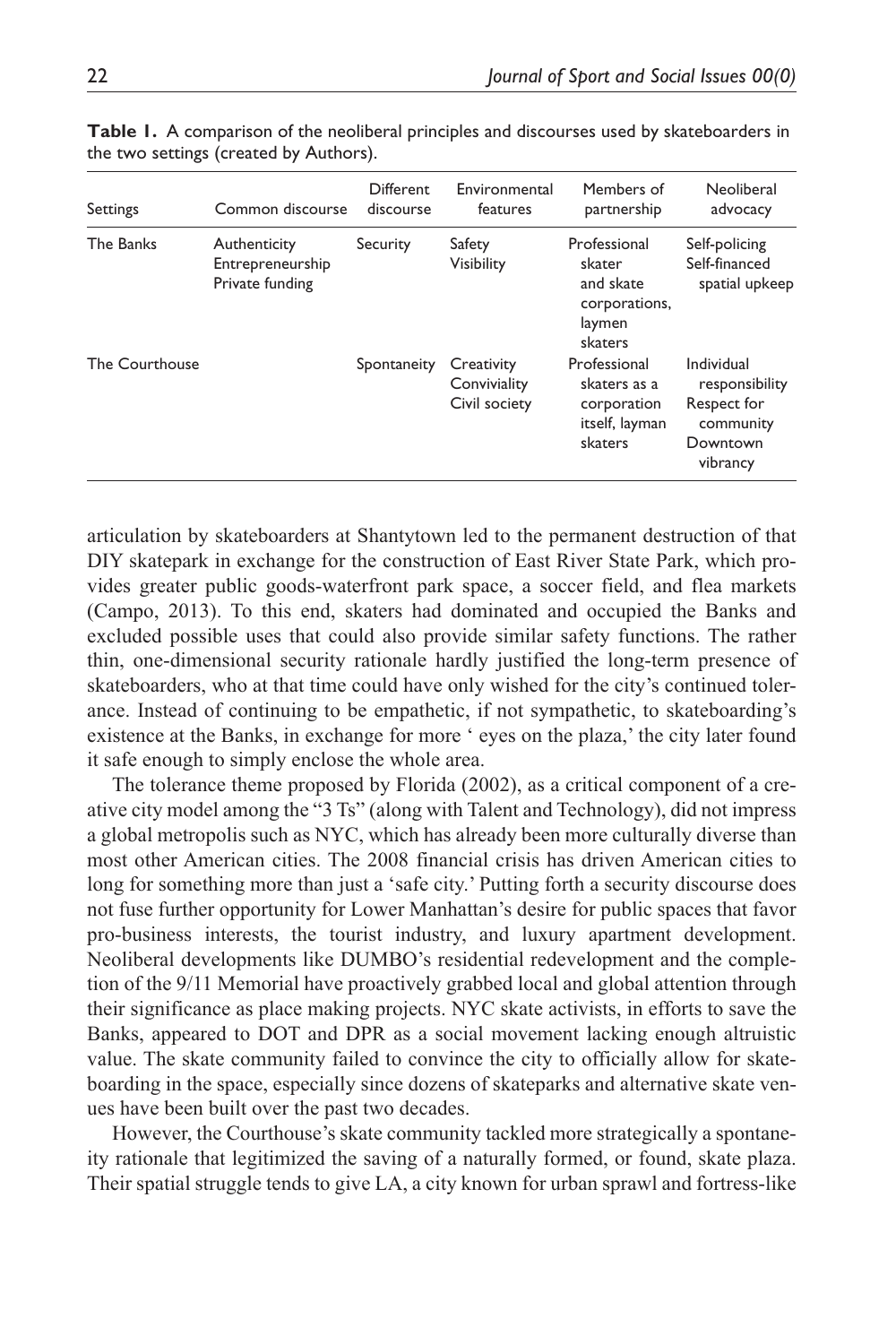environments (Davis, 2012), something that the city has long been missing-vibrant public spaces. Keeping the plaza more spontaneous and inclusive, rather than simply tolerant, helps the city to refashion itself. The skate community and their social scene, when situated in LA's larger urban development context, embodies something beyond an ad hoc, tactical place making intervention. It is something that juxtaposes a body of more enduring ideas and city-branding images, characterized here by what we term the '3 Cs'-creativity, conviviality, and civil society.

## *Creativity*

Skateboarding has historically been characterized as a creative reproduction of urban space, transcending a prescribed spatial meaning and instilling an alternative use value into a setting (Borden, 2001). Skateboarders constitute one of the pioneering creative classes of modern cities. Their city remaking efforts have inspired more subcultural groups, such as parkour enthusiasts and flash mobs, to engage with the built environment in unconventional, daring, and often innovative ways. Collectively, they directly, or indirectly, inspire contemporary architects, landscape architects, and urban designers to reshape public space into more spontaneous and fluid forms. In the early 2000s, as street skateboarding was legislated out of public spaces in American cities, skaters had to remake themselves into entrepreneurs by venturing into a variety of startup businesses and industries, including fashion, film, digital media, and other various art forms. In short, skaters are both social and economic creative classes for neoliberalizing cities. For LA, including skaters into its contemporary urban landscape helps to reinvent new creative city images, which helps assuage the stereotype of the city as a sprawling landscape filled with affluent suburbs, overly-touristic downtown spaces, and heavy vehicular traffic. This concept of creativity interested a major corporation (Nike SB) enough to finance the renovation and maintenance of the courthouse plaza, where throngs of skaters endorse their corporate image actively on a daily basis. This space is a win-win strategy for Nike, the city of LA, and the skate community. Ultimately, the city government benefits most from the corporatecommunity partnership. They do so by saving their municipal budget spending and time in facility maintenance, park policing, and response to adjacent neighborhoods' complaints.

## *Conviviality*

Henry Shaftoe (2012) defines "conviviality" as "the state of being sociable, jovial or festive-all signs of good health and wellbeing and effective public spaces are the prime locations for the nurturing of such states of mind and body." More importantly, this sense of conviviality gives a city the qualities of being alive, welcoming, and friendly. It also prevents any public space from being claimed or dominated by one particular group. At the Courthouse, the skaters' activism was supported by the fact that skaters and non-skaters (e.g., regular pedestrians, office workers, and the homeless) have shared the site together since the 1990s. LA acknowledged that the skaters' existence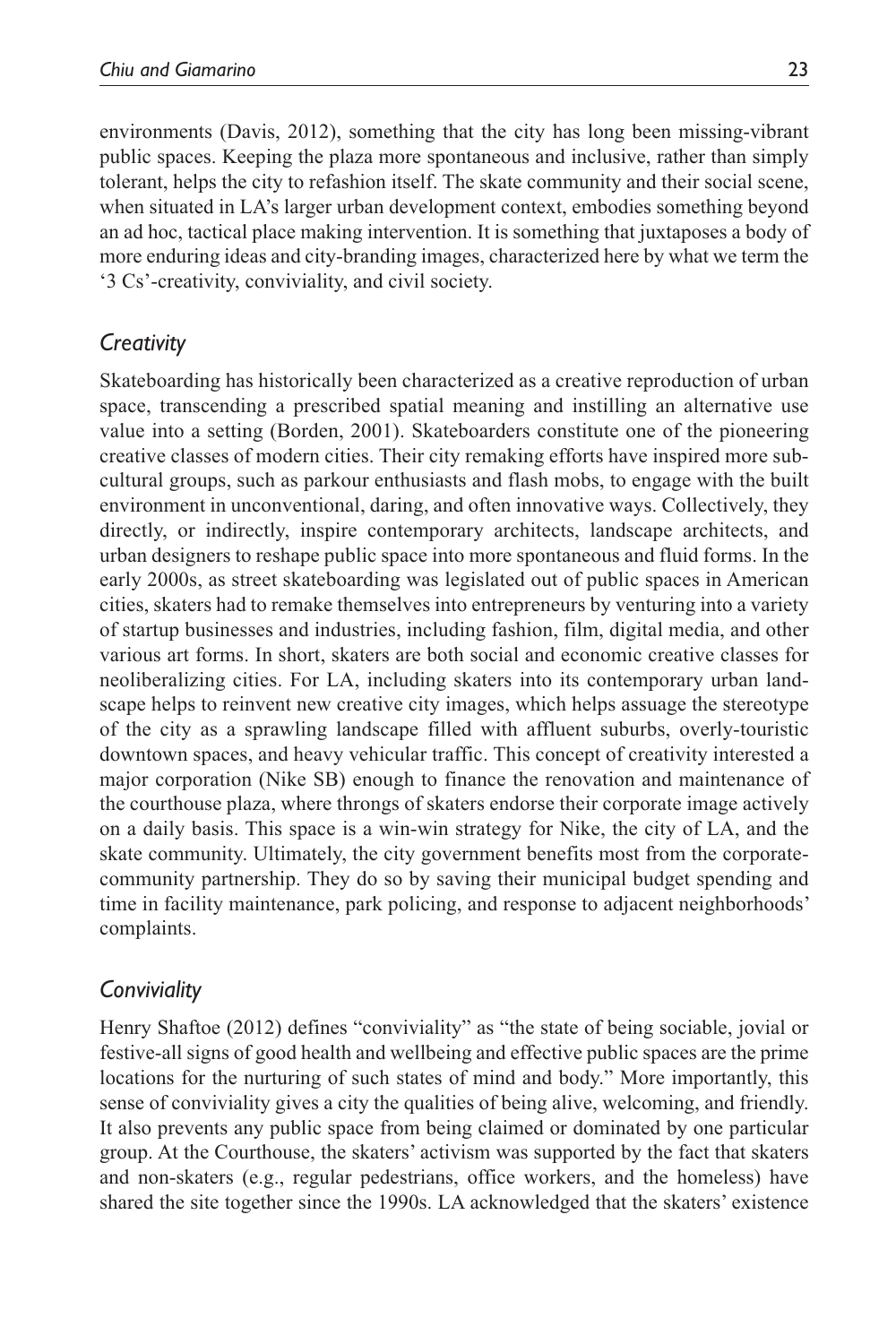would inform the public how different groups may find their own spaces in an allinclusive plaza that values diversity, peace, and safety. This hopeful potential of spatial existence by individuals or groups is lauded by any type of neoliberal discourse. Moreover, skaters' choreographic routines showcased embodied physical performances that present a vibrant downtown scene more vividly and enduringly than other consumption-based cultural landscapes, such as outdoor concerts or sidewalk cafes that mainly appeal to more privileged, included, and affluent citizens. The value-freeness of skateboard culture, evident in its longtime occupancy of a space to extract a use value, endorses a sense of conviviality for the Courthouse and LA in general. Castree (2008) suggests that neoliberalism provides a shell for capitalism. Conviviality here, as a social dimension of neoliberalism, provides Nike a protective discourse to justify its sponsorships of festive skate events that regularly draw crowds of teens, young adults, and tourists craving culture to this space.

## *Civil Society*

Instead of abiding by the regulations authorities impose on them, skaters regulate themselves and produce an impression that they are willing to respect and befriend other users of space. The sign posted within the courthouse plaza (refer back to Figure 4) sends an important message of a cognizant, responsible, self-regulated skate community. Castree (2008) suggests that "civil society" is one of the major features of neoliberalization, equally important when compared with other characteristics such as deregulation, privatization, and marketization. Even though the legalization of the plaza as a skate spot does give Nike more opportunity to brand itself and market its products, the legalization does not solely rely on Nike's financial power to maintain the built environment. Relying only on Nike's corporate contributions would simply recreate and reproduce images of privatization and marketization of public space. Rather, skaters appropriate the power of private funding in claiming their right to the plaza by educating the public that a skater is/can be a mature, empathetic citizen, not a hoodlum or a vandalizer. Instead of surrendering to corporate control, as seen in urban plazas elsewhere, skaters here partnered with a corporation and coopt Nike's and LA's city-branding desires to help improve the public image of skateboarding and decriminalize the space. Thus, the corporate-community partnership convinced the city and the public that skaters deserve a right to the Courthouse, and to the city overall, by reiterating their new identity as members of a civil society.

# **Conclusion: Neoliberal Discourses as Key Factors Framing Skate Activism in NYC and LA**

The neoliberalization of cities at large tends to facilitate, and is facilitated by, exclusionary policies of privatization, policing, and enclosure of public space, ostensibly justified by local municipalities' and entrepreneurs' various discourses of urban visions. However, our research suggests that a skateboard community and other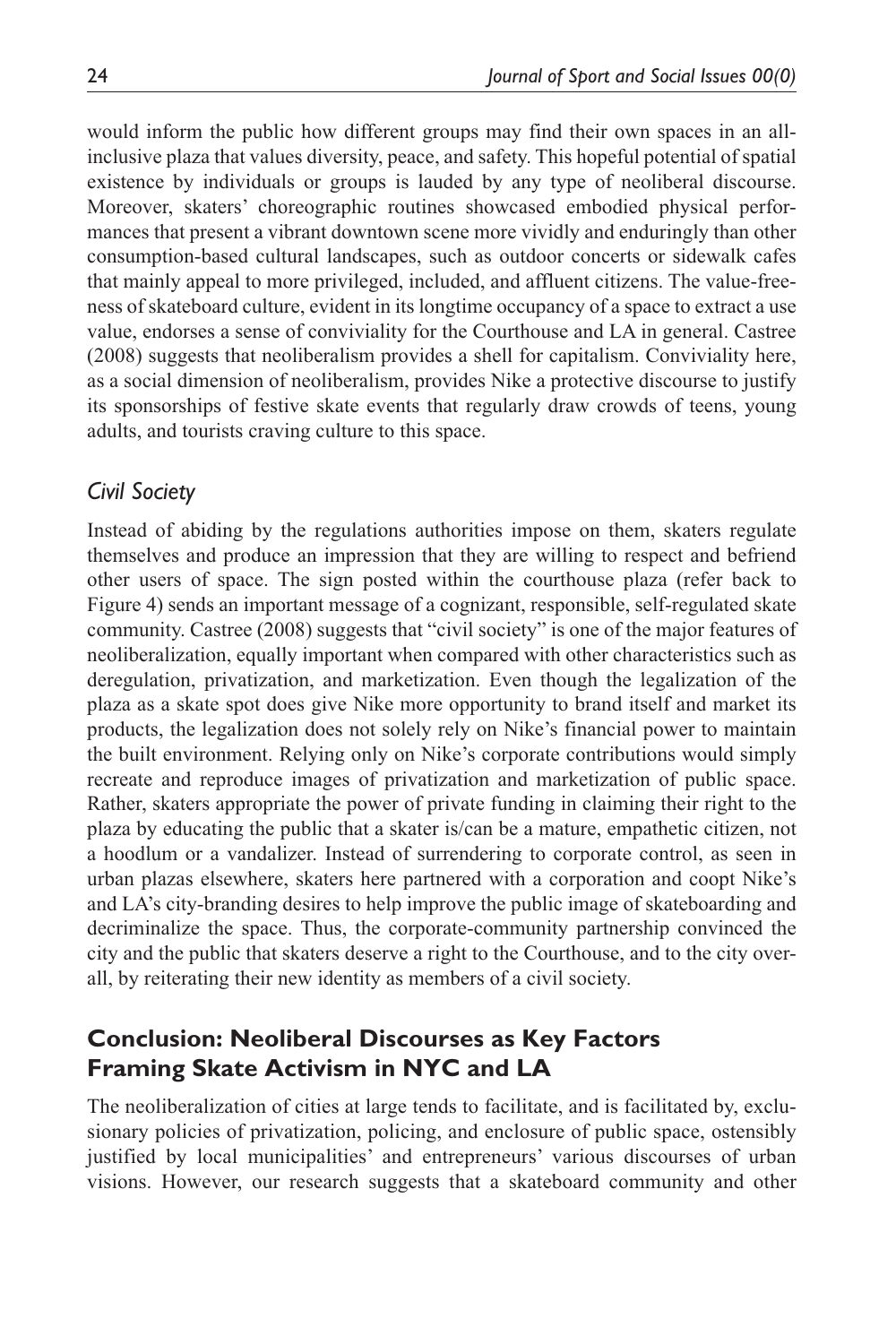marginal communities practicing spatial activism can be resilient enough to articulate different rationales that can take a public good (e.g., policed recreational space), and through grassroots activism, transform it into an urban commons where previously sanctioned activities are allowed to co-exist. An orthodox creative city discourse embraces the idea that city governments can manage to attract "creative classes" to their cities to accumulate capital over increased investments in intelligent industry, entertainment, art, and so on (Florida, 2002). Critics, however, argue that this growth trajectory tends to spur gentrification (Howell, 2005). Skateboarding, as a creative spatial practice, reflects another alternative, grassroots reality for a population of 'non-elites' to claim their right to the city. They combine their intrinsic spatial tactics with certain, temporary neoliberal actions to prevent their spaces from being privatized, destructed, policed, and permanently closed. Therefore, this comparative analysis is important for several reasons (see Table 1).

Spatially, through a fun, playful, and shared re-imagining of space, skateboarders creatively reinvent the city as a playground to practice skills and move across geographic demarcations as a single in-between terrain. They successfully defy the spatial logic and organization of consumption in the public realm (Lefebvre,1991). Tactical urbanism, when done at the right time, can subvert revanchist policies and lead to victories within and across what urban sociologist Suzanne Hall (2012) calls "prosaic publics," which are "small zones or spheres of familiarity and intimacy" (p. 131). These zones allow for multiple, harmonic uses and powerful contestations and contradictions, which can be overcome and enhanced through activism.

In both spaces, skateboarders sought common strategies. First, to sustain authenticity for each respective skate culture (Chiu, 2009), skateboarders continued to appropriate the spaces and participate in the activity of skateboarding. Second, the skateboarders were naturally drawn to these spaces because they provided a natural, yet overlooked, architectural landscape for them to perform tricks within (Borden, 2001). Third, hopping fences, skateboarding upon wavy red brick banks, on ledges, and atop stages, skateboarders' practices in both spaces were embodied upon the architectural objects. Finally, the skaters socially produced and cultivated meaning within both spaces that, over time, became layered with subcultural knowledge and capital. This led to a common strategy to campaign to save the spaces when they were threatened by neoliberal revanchism. These similar practices are where the campaigns to save the Banks and the Courthouse diverge.

At the Banks, the security discourse and the intrinsic function of self-policing are obligations imposed on skateboarders from the outside by municipal authorities. Authority does this to ostensibly tackle NYC's goal of providing a public space in the least maintained and most cost-effective way possible. Without more nuances in NYC skaters' discursive tactics, like adopting a spontaneity discourse, the skate community here fell short in transforming this compromised situation into something more stable and permanent. Fears of global terrorism and the power and complexity of the institutional structures governing the setting were too much for the skate community to overcome.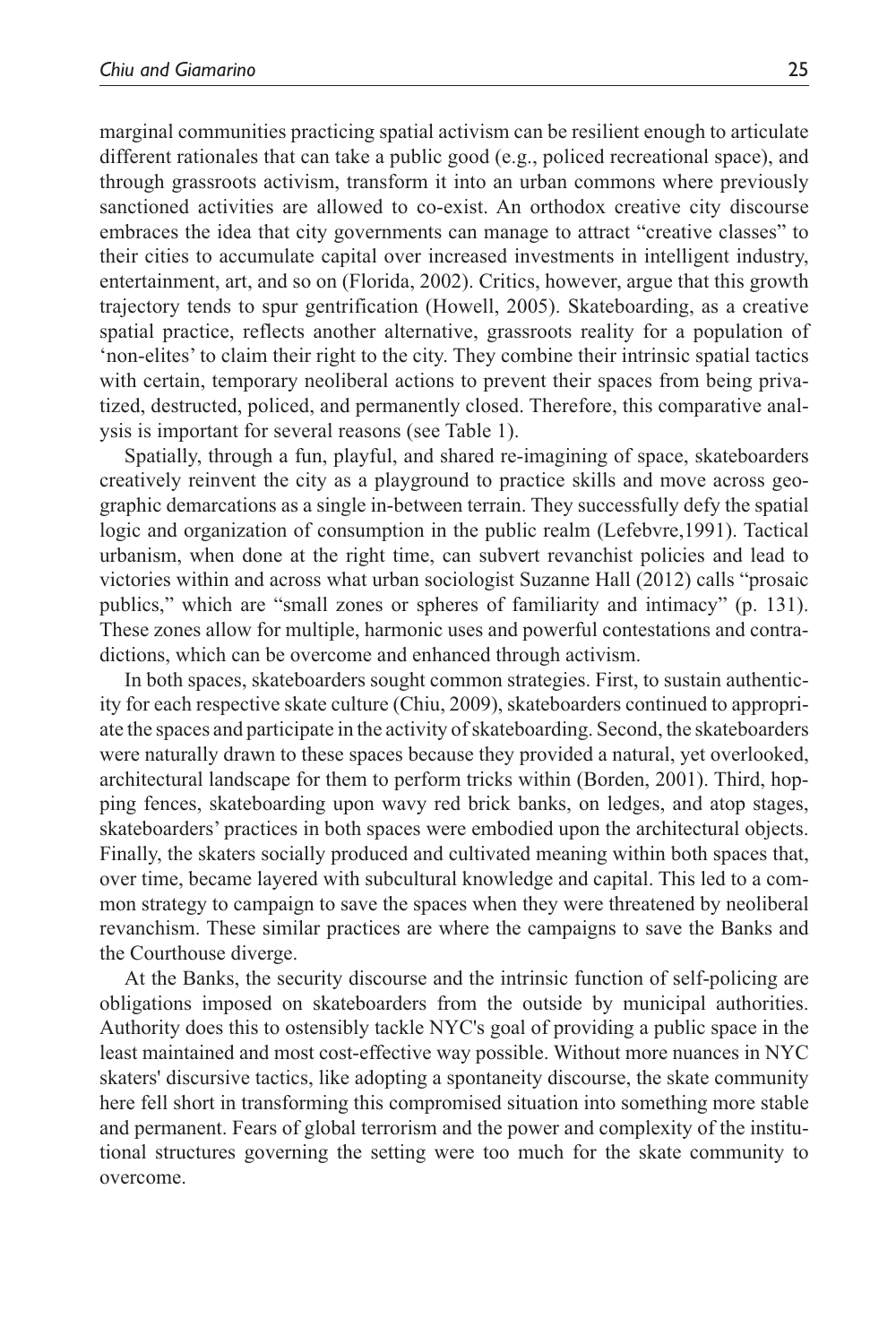With the case of the Banks, there have been short-lived, successful collaborations between skateboarders and city officials. Steve Rodriguez, NYC skateboarders, and DOT have worked together before to revamp derelict spaces and reopen them as skateparks (see Stapinski, 2016). This would not be the ideal outcome of a collaboration at the Banks. The idea of completely reconstructing the space and not leaving any native architecture intact would destroy the sacred meaning of the Banks. For now, ongoing discussions are happening between Steve Rodriguez, DOT, and DPR regarding updates on the reopening of the space, which looks slated for 2023. This is yet another delay in a space that's been securitized and surveilled since 2001. Due to the nature of the tactical transgressions practiced by skateboarders within the Banks, skateboarders still appropriate the space. They are waiting to act and collaborate with corporate partners, DOT, and DPR in order to outbid and out-compete all alternative uses that the Banks could be redeveloped into.

At the Courthouse, skateboarders convinced local city officials and residents to reopen the space for skateboarding through their spontaneity discourse, which included the neoliberal tenets and sub-discourses of creativity, conviviality, and civil society. Their spontaneity discourse was facilitated by entrepreneurship and the private-public partnership with Nike. Skateboarders installed signage that dictated proper behavior. This tactic demonstrated that skateboarders could be responsible citizens by respecting the space while the local city council, the community, and skateboarders collaborated and voted on whether or not the space should be permanently reopened to skateboarding.

Skateboarders in LA were more robust with their collaborations, as they created a local grassroots organization with the support of hundreds of skateboarders to engage in strategic talks with city officials, skate corporations, and the local community. Their entrepreneurial and competitive nature allowed them to possess leverage in these negotiations by supplying a maintenance contract to the city council at no cost. Further influence was built by exhibiting that their use value was more valuable than others using the space (e.g., the homeless). This strategic adoption of neoliberal characteristics and subsequent employment of a spontaneity discourse led to the permanent reopening of the Courthouse. As the contract with Nike expires at the end of 2019, a new private owner may purchase the space from the city, which will present a new set of challenges for the skate community. They may have to convince a corporation to relinquish control of the space back to the skate community, along with the promise of another contract with Nike to offset maintenance costs.

In entrepreneurial cities with shrinking public spaces, to save sacred space, the leveraging of political and economic power by subcultures is a vital aspect of any grassroots activist campaign. In NYC and LA, public space is shrinking, surveilled, policed, and caters to consumptive practices that seek to extract the most profit out of leftover spaces. Neoliberal, revanchist municipalities, acting as competitive market entities, are looking to spend as little money as possible to establish the most competitive, safest use for a space. Therefore, LA skateboarders established a private-public partnership between the city council and Nike to maintain the space, which serves as an informative example for future skater-led activist campaigns to reclaim space in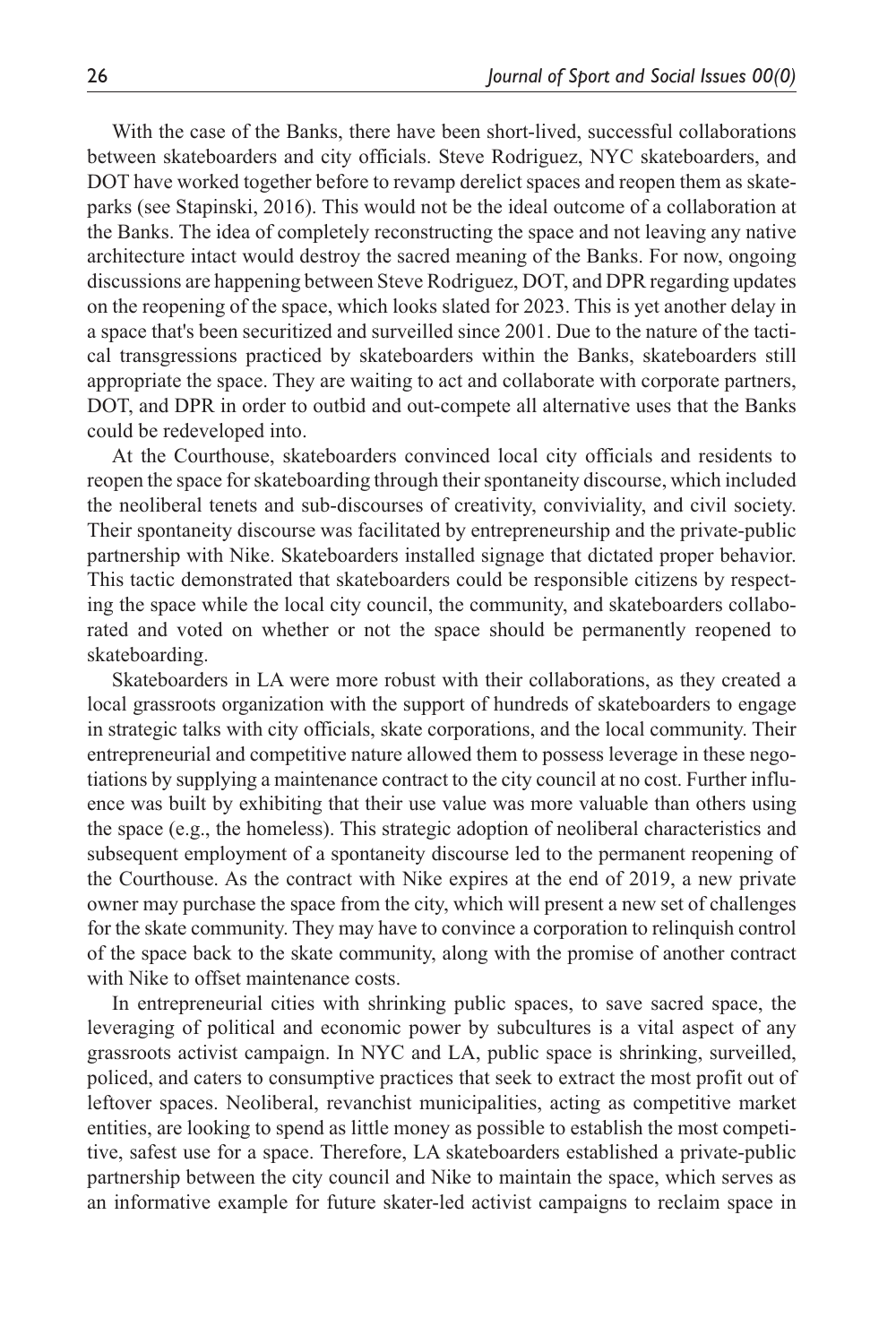neoliberal cities. A private-public partnership is an important aspect of a successful campaign to transform public space into an urban commons, but it is not enough in fights waged by marginalized populations to claim back city space.

The Courthouse example suggests that skateboarders must also show that they can exhibit characteristics associated with the concepts of creativity, conviviality, and civil society. They need to respect the surrounding communities and municipal laws and expectations, which can be compromising and problematic to other authentic, organic uses and users of public space. For example, skaters cannot drink, do drugs, or litter. Also, they cannot skate during business hours and are expected to police the homeless. At the same time, they must peacefully co-exist with other users and not collide into pedestrians.

Tactical urbanism can subvert neoliberal urbanism, but revanchist laws still produce negative results for skateboarders, as evidenced at the Banks. The Banks is overseen by multi-scalar, complex bureaucracies and governmental transparency is lacking. The biggest barrier preventing a successful campaign is that the Banks is adjacent to a National Historic Landmark. The city sees the space as a populated target worthy of securitization and surveillance due to threats of global terrorism (a fear fetishized by media outlets). Additionally, skateboarding at the Banks is prohibited due to delayed rehabilitation regarding infrastructure improvements. This leaves the public susceptible to policing and short-lived experiences using the space if they are to transgress the fenced off boundaries. Unfortunately, little has been done to speed up the reopening of the Banks in the hope of capitalizing on more profitable development and design proposals.

Nevertheless, when spots are virtually and physically inscripted with symbolic, sacred, and subcultural meaning, affected populations can mobilize, adopt spatial tactics and neoliberal discourses, and fight to save their at-risk landmarks. In addition to leveraging entrepreneurialism and competitiveness, the employment of a spontaneity discourse that articulates the '3Cs' (creativity, conviviality, and civil society) by excluded groups can aid in their efforts to preserve, secure, and reclaim their right to city space.

### **Authors' Note**

Christopher Giamarino is now affiliated with Department of Urban Planning, UCLA Luskin School of Public Affairs and his new address is Department of Urban Planning, UCLA Luskin School of Public Affairs, 3250 Public Affairs Building, Los Angeles, CA 90095, USA; Email: cgiamarino@g.ucla.edu.

### **Acknowledgments**

The authors would like to thank Gregory Snyder and Paul O'Connor for their insights on skateboarding; the anonymous reviewers for their constructive comments on this article. The authors thank Steve Rodriguez and other skateboarders for agreeing to be interviewed for this research. The usual disclaimers apply.

### **Declaration of Conflicting Interests**

The author(s) declared no potential conflicts of interest with respect to the research, authorship, and/or publication of this article.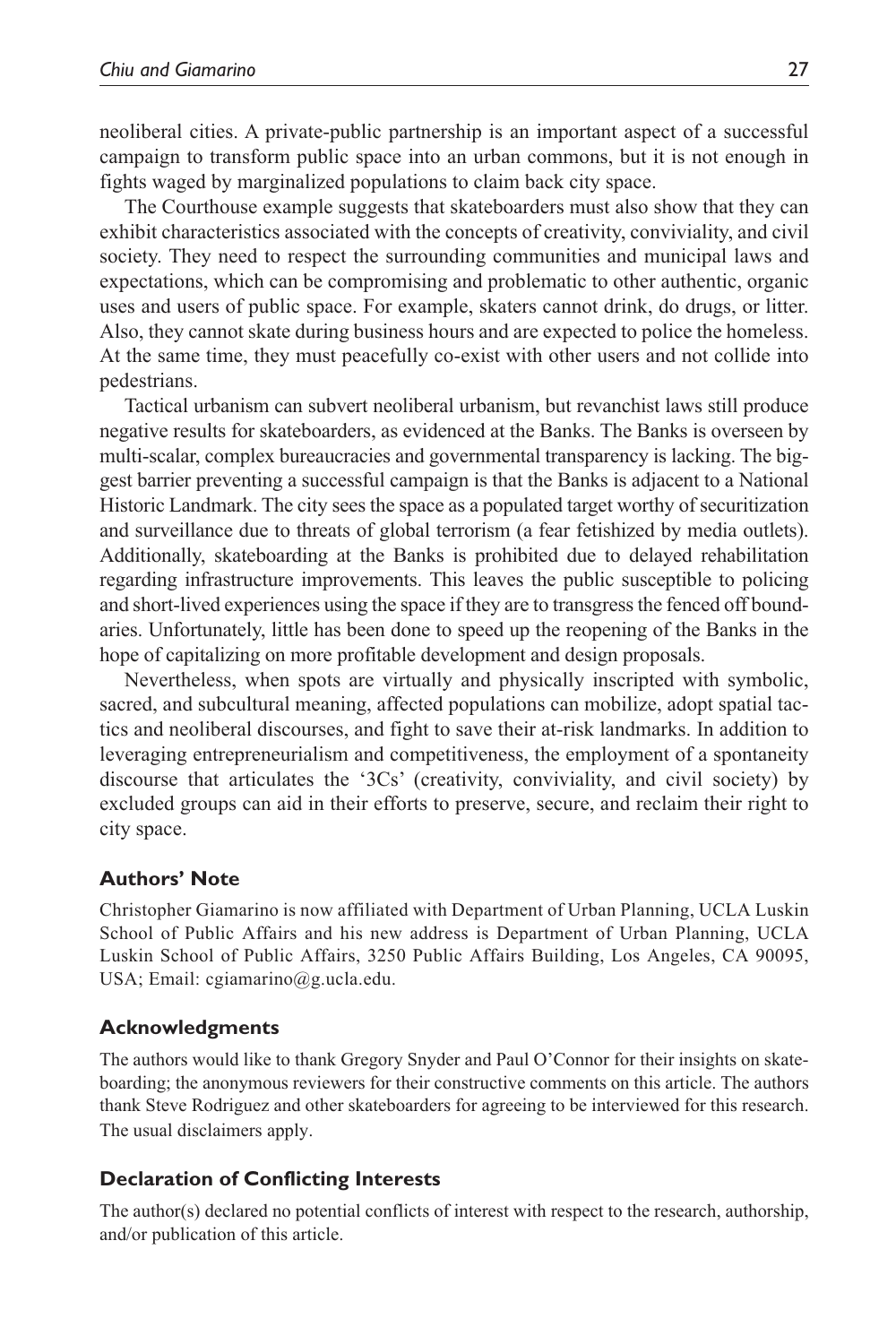### **Funding**

The author(s) received no financial support for the research, authorship, and/or publication of this article.

### **Notes**

- 1. Harvey (2012) defines the urban commons as "an unstable and malleable social relation between a particular self-defined social group and those aspects of its actually existing or yet-to-be created social and/or physical environment deemed crucial to its life and livelihood" (p. 73). He distinguishes a commons from state-sanctioned public goods (i.e., exclusionary, securitized, surveilled public space) based on the political and spatial tactics adopted by marginalized groups that allow them to successfully claim their right to co-exist and appropriate public space.
- 2. An ollie is when a skateboarder puts pressure on their back foot and slides their front foot forward to life their board off of the ground.
- 3. For an in-depth, ethnographic account of the campaign, see Snyder's (2017) *Skateboarding LA*.
- 4. It is worth noting that the West LA Courthouse, due to a bill signed by former Governor Jerry Brown, was recently put up for sale and is expected to generate millions of dollars in revenue for the State (Catanzaro, 2018). Because the contract between Nike and the City is ending in 2019, and the property of the Courthouse may become privatized, the future for skaters has become precarious again. Such issues of changing proprietorship and private-public partnership support what Brenner and Theodore (2002) have suggested, that is, neoliberalism is historically contingent and path-dependent.

## **ORCID iD**

Chihsin Chiu https://orcid.org/0000-0001-6860-6314 Christopher Giamarino <https://orcid.org/0000-0003-4141-3955>

### **References**

- Alley, B. (2017, April7). The Brooklyn banks are (not) back: RB Umali interview + new footage. *Transworld Skateboarding*. Retrieved from<https://goo.gl/yzqR54>
- Altema, R. (2014, August14). Santa Monica Courthouse legally open. *ESPN*. Retrieved from <https://goo.gl/zNLAe3>
- Arnstein, S. (1969). A ladder of citizen participation. *Journal of the American Planning Association*, *35*, 216-224.
- Beal, B., & Atencio, M. (2016). The "legitimate" skateboarder: Politics of private-public skateboarding spaces. In K.-J. Lombard (Ed.), *Skateboarding: Subcultures, sites and shifts* (pp. 108-120). Oxford, UK: Routledge.
- Borden, I. (2001). *Skateboarding, space and the city: Architecture and the body*. Oxford, UK: Berg.
- Borden, I. (2016). Southbank skateboarding, London and urban culture: The undercroft, Hungerford bridge and house of vans. In K.-J. Lombard (Ed.), *Skateboarding: Subcultures, sites and shifts* (pp. 91-107). Oxford, UK: Routledge.
- Borden, I. (2019a). *Skateboarding and the city: A complete history*. London, England: Bloomsbury.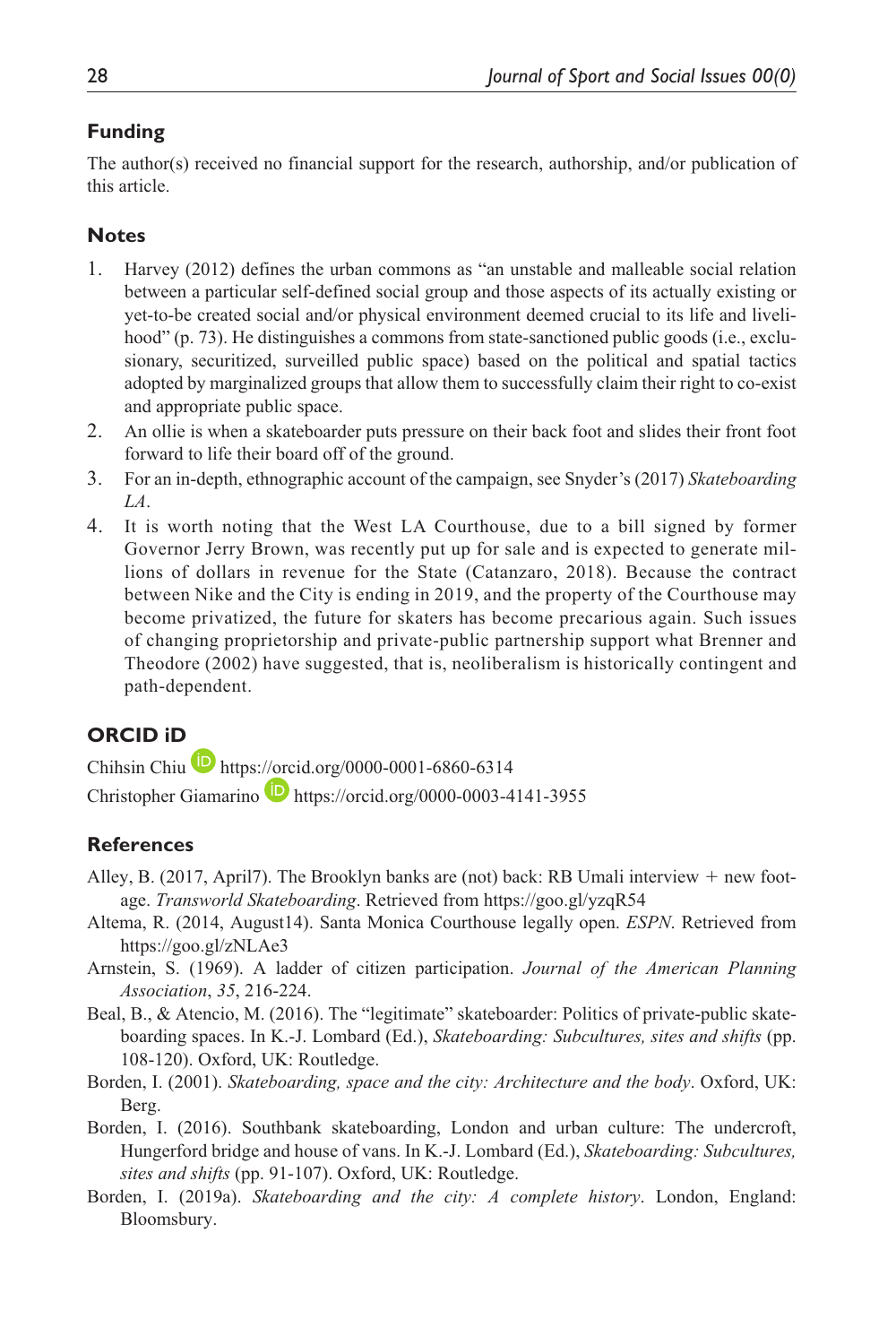- Borden, I. (2019b, February). Skateboarding defies the neoliberal logic of the city by making it a playground for all. *The Conversation*. Retrieved from [http://theconversation.com/](http://theconversation.com/skateboarding-defies-the-neoliberal-logic-of-the-city-bymaking-it-a-playground-for-all-110552) [skateboarding-defies-the-neoliberal-logic-of-the-city-bymaking-it-a-playground-for](http://theconversation.com/skateboarding-defies-the-neoliberal-logic-of-the-city-bymaking-it-a-playground-for-all-110552)[all-110552.](http://theconversation.com/skateboarding-defies-the-neoliberal-logic-of-the-city-bymaking-it-a-playground-for-all-110552)
- Brenner, N. (2016). Is Tactical Urbanism an alternative to neoliberal urbanism? In N. Brenner (ed.), *Critique of urbanization: Selected essays* (pp. 128-146). Basel, Switzerland: Birkhauser.
- Brenner, N., & Theodore, N. (2002). Cities and the geographies of "actually existing neoliberalism."*Antipode*, *34*, 349-379.
- Browne, B., & Francis, S. (1993). Skateboarders: Gender, dress, and social comparison. In *GCB-Gender and Consumer Behavior* (pp. 46-53). Association for Consumer Research. Retrieved from <http://acrwebsite.org/volumes/15574/gender/v02/GCB-02>
- Campbell, M. (2014, November12). The 25 most iconic skate plazas in the world. *Kingpin Skateboarding*. Retrieved from [https://kingpinmag.com/features/20-legendary-skate-pla](https://kingpinmag.com/features/20-legendary-skate-plazas-time.html/28)[zas-time.html/28](https://kingpinmag.com/features/20-legendary-skate-plazas-time.html/28)
- Campo, D. (2013). *The accidental playground: Brooklyn waterfront narratives of the undesigned and unplanned*. New York, NY: Fordham University Press.
- Carr, J. (2010). Legal geographies-Skating around the edges of the law: Urban skateboarding and the role of law in determining young peoples' place in the city. *Urban Geography*, *31*, 988-1003.
- Castree, N. (2008). Neoliberalising nature: The logics of deregulation and reregulation. *Environment and Planning A: Economy and Space*, *40*, 131-152.
- Catanzaro, S. (2018, October24). Beloved West L.A. Courthouse skate plaza in jeopardy. *Santa Monica Mirror*. Retrieved from [http://santamonica.today/ca/post/beloved-west-la-court](http://santamonica.today/ca/post/beloved-west-la-courthouse-skate-plaza-jeopardy)[house-skate-plaza-jeopardy](http://santamonica.today/ca/post/beloved-west-la-courthouse-skate-plaza-jeopardy)
- Charnoski, R., Nichols, C., & Goldsmith, N. (Producers) Charnoski, R., & Nichols, C. (Directors). (2008). *Deathbowl to downtown: The evolution of skateboarding in New York City* [Documentary]. USA: VAS Entertainment.
- Chiu, C. (2009). Contestation and conformity: Street and park skateboarding in New York City public space. *Space and Culture*, *12*, 25-42.
- Chiu, C. (2013). Informal management, interactive performance: Street vendors and police in a Taipei night market. *International Development Planning Review*, *35*, 335-352.
- Corburn, J. (2003). Bringing local knowledge into environmental decision making: Improving urban planning for communities at risk. *Journal of Planning Education and Research*, *22*, 420-433.
- Dardot, P., & Laval, C. (2013). *The new way of the world: On neoliberal society*. London, England: Verso.
- Davies, W. (2017). *The limits of neoliberalism: Authority, sovereignty and the logic of competition*. London, England: SAGE.
- Davis, M. (2012). Fortress Los Angeles: The militarization of urban space. In D. George & J. Trimbur (Eds.), *Reading culture* (pp. 287-293). Boston, MA: Langham.
- De Certeau, M. (1984). *The practice of everyday life* (Trans. Steven Rendall). Berkeley: University of California Press.
- Devlin, R. T. (2018). Global best practice or regulating fiction? Street vending, zero tolerance and conflicts over public space in New York, 1980-2000. *International Journal of Urban and Regional Research*, *42*, 517-532.
- Donnelly, M. K. (Ed.). (2008). Alternative and mainstream: Revisiting the sociological analysis of skateboarding. In M. Atkinson & K. Young (Eds.), *Tribal play: Subcultural journeys through sport* (Vol. 4, pp. 197-214). Bingley, UK: JAI Press.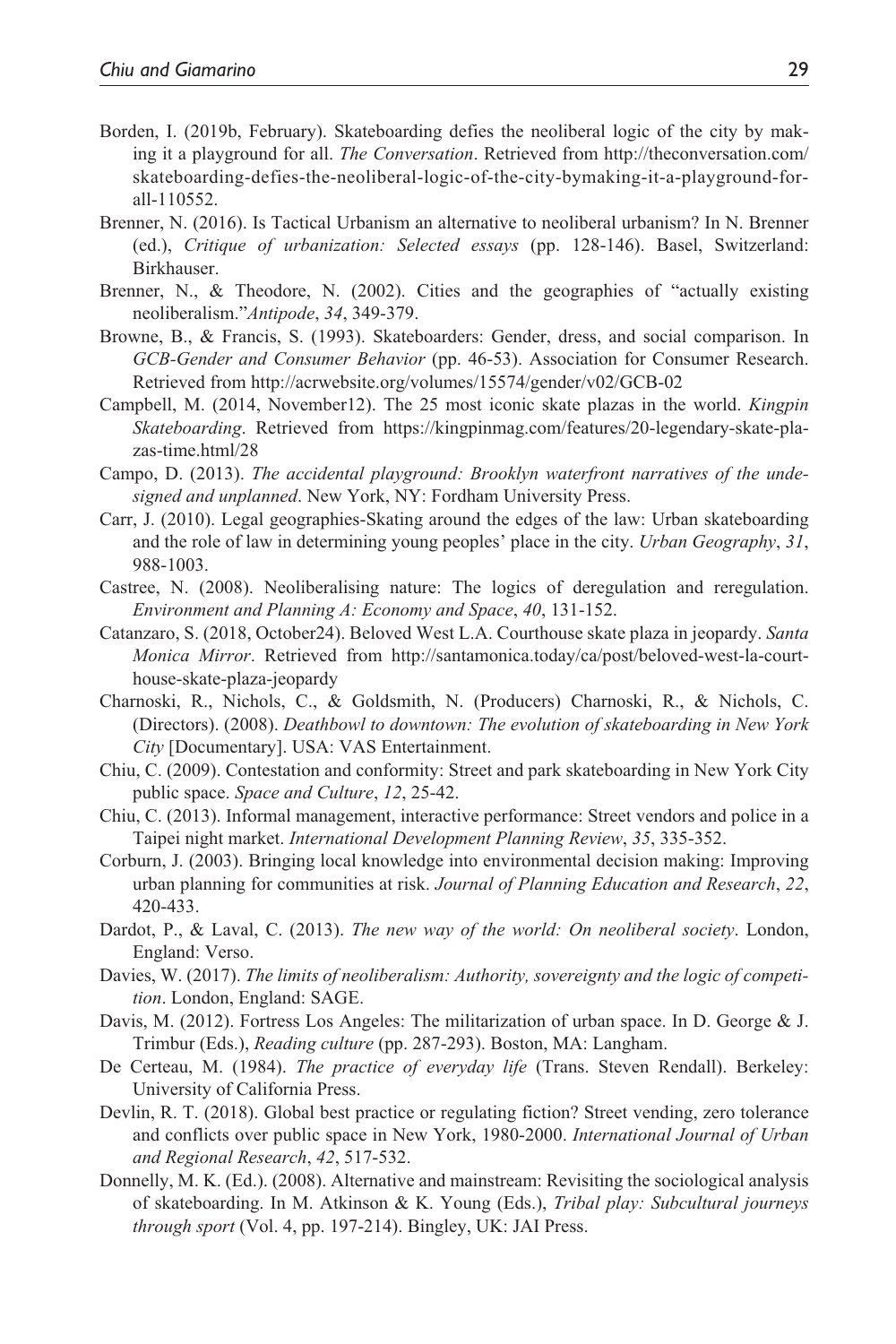- Eisenhour, M. (2009, September9). TWS 10 legendary resurrected spots. *Transworld Skateboarding*. Retrieved from [https://skateboarding.transworld.net/features/tws-10-leg](https://skateboarding.transworld.net/features/tws-10-legendary-resurrected-spots/)[endary-resurrected-spots/](https://skateboarding.transworld.net/features/tws-10-legendary-resurrected-spots/)
- Eisenhour, M. (2014, September9). Interview: Alec Beck on liberating the Courthouse. *Transworld Skateboarding*. Retrieved from<https://goo.gl/9ajywk>
- Endo, T. (2010, March2). Brooklyn Banks: The Holy Banks. *Huck*. Retrieved from [http://www.](http://www.huckmagazine.com/ride/skate/brooklyn-banks/) [huckmagazine.com/ride/skate/brooklyn-banks/](http://www.huckmagazine.com/ride/skate/brooklyn-banks/)
- Florida, R. (2002). *The rise of the creative class: And how it's transforming work, leisure, community and everyday life*. New York, NY: Basic Books.
- Giamarino, C. D. (2017). *Spatial ethno-geographies of "sub-cultures" in urban space: Skateboarders, appropriative performance, and spatial exclusion in Los Angeles* (Master's thesis). Columbia GSAPP, Columbia University, New York, NY.
- Hall, S. (2012). *City, street and citizen: The measure of the ordinary*. Oxford, UK: Routledge.
- Harold Hunter Foundation. (2019). Retrieved from<https://www.haroldhunter.org/>
- Hill, M. (Director). (2007). *The man who souled the world* [Documentary]. Retrieved from <https://youtu.be/J-YOSTuhx0E>
- Howell, O. (2005, November). The "creative class" and the gentrifying city: Skateboarding in Philadelphia's love park. *Journal of Architectural Education*, *59*(2), 32-42.
- Howell, O. (2008). Skatepark as neoliberal playground: Urban governance, recreation space, and the cultivation of personal responsibility. *Space and Culture*, *11*, 475-496.
- Ihaza, J. (2018, April7). Skateboarders won. *The New York Times*. Retrieved from [https://nyti.](https://nyti.ms/2GEyeHv) [ms/2GEyeHv](https://nyti.ms/2GEyeHv)
- Jacobs, J. (1961). *The death and life of great American cities*. New York, NY: Vintage Books.
- Jocoy, C. L. (2018). Green growth machines? Competing discourses of urban development in Playa Vista, California. *Urban Geography*, *39*, 388-412.
- Lefebvre, H. (1991). *The production of space* (D. Nicholson-Smith, Trans.). Oxford, UK: Blackwell. (Original work published 1974).
- Lefebvre, H. (1996). *Writings on cities* (E. Kofman & E. Lebas, Trans.). Oxford, UK: Blackwell. (Original work published 1967).
- Lombard, K.-J. (2016). *Skateboarding: Subcultures, sites and shifts*. Oxford, UK: Routledge.
- MacKay, S., & Dallaire, C. (2014). Skateboarding women: Building collective identity in cyberspace. *Journal of Sport and Social Issues*, *38*, 548-566.
- Mitchell, D. (2003). *The right to the city: Social justice and the fight for public space*. New York, NY: Guilford Press.
- Nemeth, J. (2006). Conflict, exclusion, relocation: Skateboarding and public space. *Journal of Urban Design*, *11*, 297-318.
- Nemeth, J., & Hollander, J. (2010). Security zones and New York City's shrinking public space. *International Journal of Urban and Regional Research*, *34*, 20-34.
- New York City Department of Transportation. (2010, May). *Closing red brick park / the Brooklyn Banks*. Retrieved from [http://www.nyc.gov/html/dot/downloads/pdf/20100507\\_](http://www.nyc.gov/html/dot/downloads/pdf/20100507_brooklyn_banks_closing.pdf) [brooklyn\\_banks\\_closing.pdf](http://www.nyc.gov/html/dot/downloads/pdf/20100507_brooklyn_banks_closing.pdf)
- Nike Skateboarding. (2014, October30). Eric Koston and the LA Courthouse unlocked [Video file]. Retrieved from [https://youtu.be/Q\\_tvNdhi5AM](https://youtu.be/Q_tvNdhi5AM)
- NY Skateboarding. (2018, January). Brooklyn Banks archives. Retrieved from [https://nyskate](https://nyskateboarding.com/tag/brooklyn-banks/)[boarding.com/tag/brooklyn-banks/](https://nyskateboarding.com/tag/brooklyn-banks/)
- O'Connor, P. (2016). Skateboarding, helmets, and control: Observations from skateboard media and a Hong Kong skatepark. *Journal of Sport and Social Issues*, *40*, 477-498.
- O'Connor, P. (2018). Handrails, steps and curbs: Sacred places and secular pilgrimage in skateboarding. *Sport in Society*, *21*, 1651-1668.